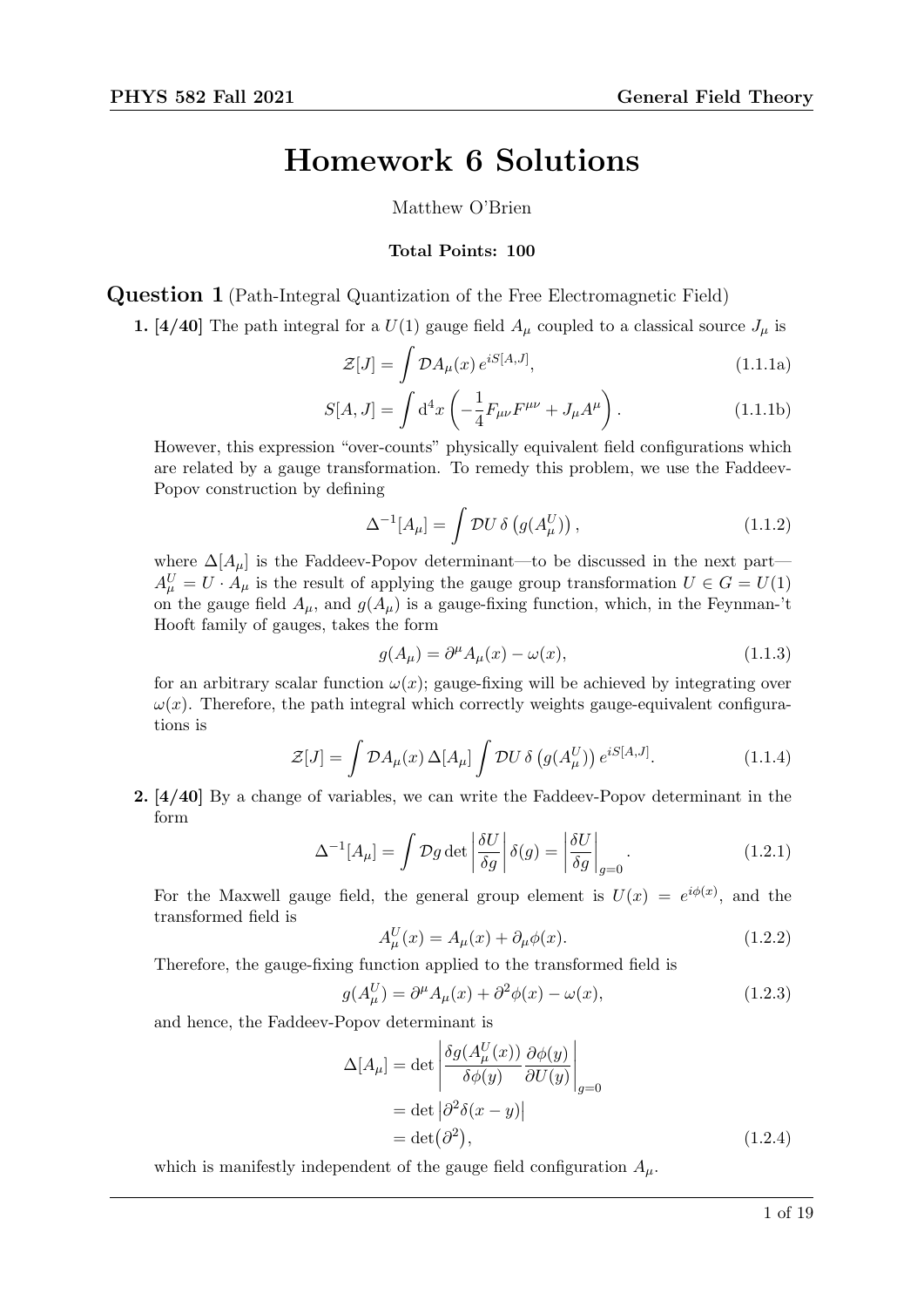3. [5/40] The path integral then takes the form

$$
\mathcal{Z}[J] = \det(\partial^2) \int \mathcal{D}A_\mu(x) \int \mathcal{D}U \,\delta\left(g(A_\mu^U)\right) e^{iS[A,J]}.\tag{1.3.1}
$$

Consider a fixed, yet arbitrary element  $U' \in G$ . Under a gauge transformation by  $U'$ this partition function becomes

$$
\mathcal{Z}'[J] = \det(\partial^2) \int \mathcal{D}A_{\mu}^{U'}(x) \int \mathcal{D}U \,\delta\big(g(A_{\mu}^{U'U})\big) e^{iS[A^{U'},J]}.\tag{1.3.2}
$$

Therefore, we wish to show that this expression is actually equivalent to the original partition function. First, we consider the action: If the gauge transformation has the form of Eq.  $(1.2.2)$ ,

$$
\int d^4x \mathcal{L} \longrightarrow \int d^4x \left[ -\frac{1}{4} F_{\mu\nu} F^{\mu\nu} + J_{\mu} A^{\mu} + J_{\mu} \partial^{\mu} \phi \right], \tag{1.3.3}
$$

since  $F_{\mu\nu}$  is gauge invariant. Since the current is conserved, we can integrate the last term by parts to see

$$
\int d^4x J_\mu \partial^\mu \phi = -\int d^4x \phi \partial_\mu J^\mu = 0. \qquad (1.3.4)
$$

Therefore, the action is gauge invariant as long as the sources are locally conserved. Next, we consider the Haar measure term. Using the property  $\mathcal{D}U = \mathcal{D}(U'U)$  for any  $U' \in G$ , we can write

$$
\int \mathcal{D}U \,\delta\big(g(A_{\mu}^{U'U})\big) = \int \mathcal{D}(U'U) \,\delta\big(g(A_{\mu}^{U'U})\big)
$$
\n
$$
= \int \mathcal{D}U'' \,\delta\big(g(A_{\mu}^{U''})\big) = \int \mathcal{D}U \,\delta\big(g(A_{\mu}^{U})\big),\tag{1.3.5}
$$

where we defined  $U'' = U'U$ , and used the fact that  $U''$  is a "dummy" integration variable. Therefore, this term is also gauge invariant. Finally, we note that as far as the path integration measure is concerned, the gauge transformation amounts to a shift of coordinates

$$
\mathcal{D}A_{\mu}^{U'} = \mathcal{D}(A_{\mu} + \partial_{\mu}\phi) = \mathcal{D}A_{\mu},\tag{1.3.6}
$$

since  $\phi(x)$  is a fixed function. To convince yourself this is true, think about how we evaluated the path integral for a scalar field by defining  $\varphi(x) = \overline{\varphi}(x) + \xi(x)$ , where  $\overline{\varphi}(x)$  was the solution of the classical equation of motion in the presence of sources. Therefore, we have shown that

$$
\mathcal{Z}'[J] = \det(\partial^2) \int \mathcal{D}A_\mu(x) \int \mathcal{D}U \,\delta\left(g(A_\mu^U)\right) e^{iS[A,J]} = \mathcal{Z}[J],\tag{1.3.7}
$$

that is, the partition function is gauge invariant.

4. [6/40] We can then exploit this gauge invariance by performing the transformation

$$
A_{\mu}^{U} \longrightarrow A_{\mu}^{U^{-1}U} = A_{\mu}, \qquad (1.4.1)
$$

to factorize the Haar measure:

$$
\mathcal{Z}[J] = \det(\partial^2) \left[ \int \mathcal{D}U \right] \int \mathcal{D}A_\mu(x) \, \delta(g(A_\mu)) \, e^{iS[A,J]}.\n\tag{1.4.2}
$$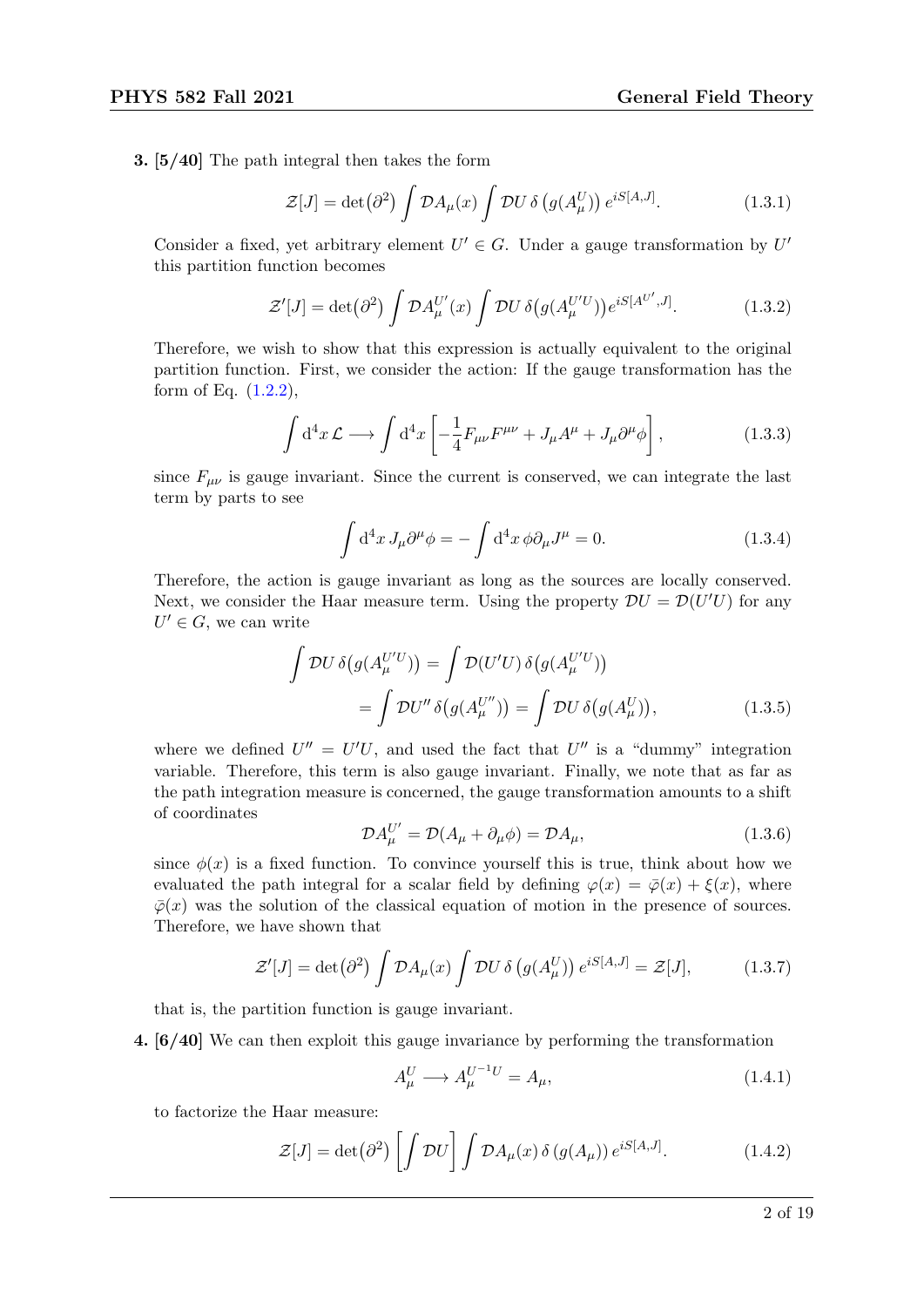This only yields an (infinite) normalization constant, which we will ignore from hereon. Then, to obtain the Feynman-'t Hooft gauge-fixed path integral, we perform a functional integral over configurations of the scalar function  $\omega(x)$  which appear in  $g(A_u)$ , with a Gaussian weight, which eliminates the delta function:

$$
\mathcal{Z}_{\alpha}[J] = \det(\partial^2) \int \mathcal{D}\omega(x) \exp\left(-i \int d^4x \frac{\omega^2}{2\alpha}\right) \int \mathcal{D}A_{\mu}(x) \delta\left(\partial^{\mu}A_{\mu} - \omega\right) e^{iS[A,J]}
$$

$$
= \det(\partial^2) \int \mathcal{D}A_{\mu}(x) \exp\left[i \int d^4x \left(-\frac{1}{4}F_{\mu\nu}F^{\mu\nu} + J_{\mu}A^{\mu} - \frac{1}{2\alpha}(\partial_{\mu}A^{\mu})^2\right)\right]. \tag{1.4.3}
$$

We can now work with the gauge-fixed Lagrangian

$$
\mathcal{L}_{\alpha} = -\frac{1}{4} F_{\mu\nu} F^{\mu\nu} + J_{\mu} A^{\mu} - \frac{1}{2\alpha} (\partial_{\mu} A^{\mu})^2
$$
  
= 
$$
-\frac{1}{2} g^{\mu\alpha} g^{\nu\beta} \Big( \partial_{\mu} A_{\nu} \partial_{\alpha} A_{\beta} - \partial_{\mu} A_{\nu} \partial_{\beta} A_{\alpha} \Big) - \frac{1}{2\alpha} (\partial^{\mu} A_{\mu}) (\partial^{\nu} A_{\nu}) + J_{\mu} A^{\mu}, \qquad (1.4.4)
$$

which, after integrating by parts, becomes

$$
\mathcal{L}_{\alpha} = -\frac{1}{2} g^{\mu \alpha} g^{\nu \beta} \left( -A_{\nu} \partial_{\mu} \partial_{\alpha} A_{\beta} + A_{\nu} \partial_{\mu} \partial_{\beta} A_{\alpha} \right) + \frac{1}{2\alpha} A_{\mu} \partial^{\mu} \partial^{\nu} A_{\nu} + J_{\mu} A^{\mu}
$$

$$
= \frac{1}{2} A_{\mu} \left[ g^{\mu \nu} \partial^2 - \frac{\alpha - 1}{\alpha} \partial^{\mu} \partial^{\nu} \right] A_{\nu} + J_{\mu} A^{\mu}.
$$
(1.4.5)

It follows that the Euler-Lagrange equation of motion for  $A_\mu$  is

<span id="page-2-0"></span>
$$
\left[g^{\mu\nu}\partial^2 - \frac{\alpha - 1}{\alpha}\partial^{\mu}\partial^{\nu}\right]A_{\nu} = -J^{\mu}.
$$
 (1.4.6)

This equation can be inverted to write the the solution in terms of a Green function/propagator

$$
A_{\mu}(x) = -\int d^4y \langle x | \left[ g^{\mu\nu} \partial^2 - \frac{\alpha - 1}{\alpha} \partial^{\mu} \partial^{\nu} \right]^{-1} |y \rangle J^{\nu}(y)
$$
  

$$
\doteq \int d^4y \, D^F_{\mu\nu}(x - y) J^{\nu}(y), \tag{1.4.7}
$$

from which we can identify that  $D_{\mu\nu}^F$  satisfies the inhomogeneous partial differential equation

$$
-\left[g^{\mu\lambda}\partial^2 - \frac{\alpha - 1}{\alpha}\partial^{\mu}\partial^{\lambda}\right]D^{F}_{\lambda\nu}(x - y) = g^{\mu}_{\ \nu}\delta^{(4)}(x - y). \tag{1.4.8}
$$

5. [8/40] To determine the tensorial structure of the propagator, we need to evaluate the matrix part of the operator inverse in Eq. [\(1.4.7\)](#page-2-0). By noting that  $(\partial_{\mu}\partial_{\nu})^2 = (\partial^2)^2$ , we make an ansatz which is consistent with this Lorentz index structure:

$$
\left[g^{\mu\nu}\partial^2 - \frac{\alpha - 1}{\alpha}\partial^{\mu}\partial^{\nu}\right]^{-1} = A(\partial^2)g_{\mu\nu} + B(\partial^2)\partial_{\mu}\partial_{\nu},\tag{1.5.1}
$$

where  $A(\partial^2)$  and  $B(\partial^2)$  are coefficient functions to be determined. Throughout, we will blithely assume differential operators commute; that is, we restrict our attention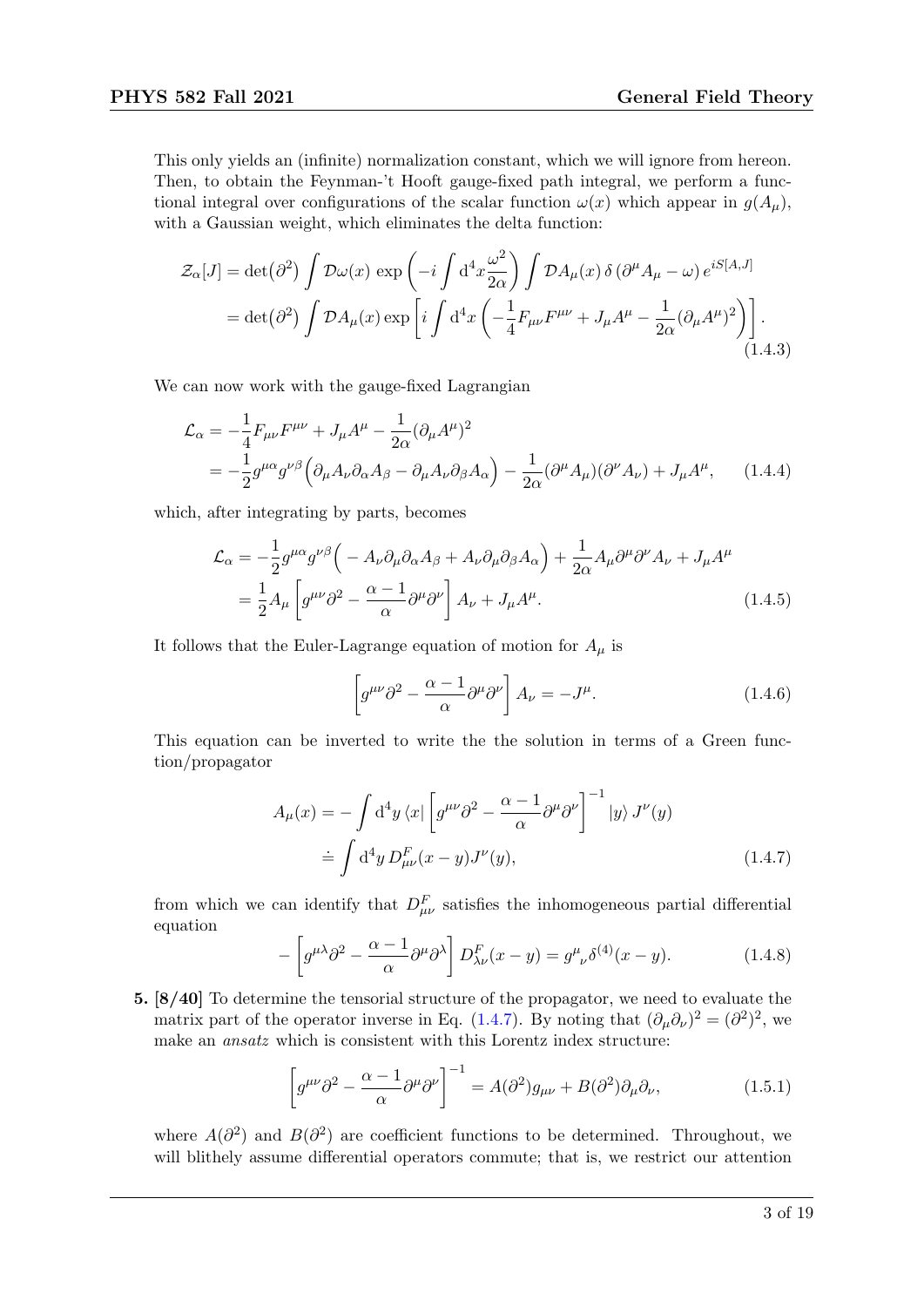to a space of sufficiently smooth functions. Multiplying both sides by the original differential operator, we have

$$
g^{\mu}_{\ \nu} = \left[ g^{\mu\lambda} \partial^2 - \frac{\alpha - 1}{\alpha} \partial^{\mu} \partial^{\lambda} \right] \left[ A(\partial^2) g_{\lambda\nu} + B(\partial^2) \partial_{\lambda} \partial_{\nu} \right]
$$
  
=  $A(\partial^2) g^{\mu}_{\ \nu} \partial^2 - A(\partial^2) \left( \frac{\alpha - 1}{\alpha} \right) \partial^{\mu} \partial_{\nu} + B(\partial^2) \left[ \partial^2 \partial^{\mu} \partial_{\nu} - \frac{\alpha - 1}{\alpha} \partial^{\mu} \partial^2 \partial_{\nu} \right].$  (1.5.2)

Therefore, by comparing coefficients, we identify that

$$
A(\partial^2) = \frac{1}{\partial^2},\tag{1.5.3a}
$$

$$
B(\partial^2)\frac{\partial^2}{\alpha}\partial^\mu\partial_\nu = A(\partial^2)\left(\frac{\alpha-1}{\alpha}\right)\partial^\mu\partial_\nu.
$$
 (1.5.3b)

Finally, this implies that

$$
\left[g^{\mu\nu}\partial^2 - \frac{\alpha - 1}{\alpha}\partial^{\mu}\partial^{\nu}\right]^{-1} = \left[g_{\mu\nu} + (\alpha - 1)\frac{\partial_{\mu}\partial_{\nu}}{\partial^2}\right]\frac{1}{\partial^2},\tag{1.5.4}
$$

and hence, the propagator takes the form

$$
D_{\mu\nu}^{F}(x-y) = -\langle x \vert \left[ g_{\mu\nu} + (\alpha - 1) \frac{\partial_{\mu} \partial_{\nu}}{\partial^{2}} \right] \frac{1}{\partial^{2}} \vert y \rangle. \tag{1.5.5}
$$

By identifying the propagator of the free massless scalar field

$$
G^{(0)}(x-y) = \langle x | \frac{1}{\partial^2} | y \rangle, \qquad (1.5.6)
$$

we see that the gauge field propagator can be written as

<span id="page-3-0"></span>
$$
D_{\mu\nu}^{F}(x-y) = -\left[g_{\mu\nu} + (\alpha - 1)\frac{\partial_{\mu}\partial_{\nu}}{\partial^{2}}\right]G^{(0)}(x-y) = g_{\mu\nu}D_{F}(x-y) + ..., \quad (1.5.7)
$$

where  $D_F(x-y) = -G^{(0)}(x-y)$ . A good way of convincing yourself that this relation holds is to write the propagator in momentum space. We evaluated the scalar field propagator in Homework 4, so we know that

$$
D_{\mu\nu}^{F}(x-y) = g_{\mu\nu}\frac{i}{4\pi^{2}s^{2}} + \dots,
$$
\n(1.5.8)

where  $s^2 = (x_\mu - y_\mu)(x^\mu - y^\mu)$ .

6. [8/40] We now return to the path integral. We perform the functional integral by the usual method and write

$$
A_{\mu} = \tilde{A}_{\mu} + \xi_{\mu},\tag{1.6.1}
$$

where  $\tilde{A}_{\mu}$  is given by [\(1.4.7\)](#page-2-0), and  $\xi_{\mu}$  represents fluctuations around this classical solution. Therefore denoting the differential operator by  $\hat{O}^{\mu\nu}$ , we can simplify the Lagrangian to

$$
\mathcal{L}_{\alpha} = \frac{1}{2} \tilde{A}_{\mu} \hat{O}^{\mu \nu} \tilde{A}_{\nu} + \frac{1}{2} \xi_{\mu} \hat{O}^{\mu \nu} \tilde{A}_{\nu} + \frac{1}{2} \tilde{A}_{\mu} \hat{O}^{\mu \nu} \xi_{\nu} + \frac{1}{2} \xi_{\mu} \hat{O}^{\mu \nu} \xi_{\nu} + J_{\mu} \tilde{A}^{\mu} + J_{\mu} \xi^{\mu} \n= \frac{1}{2} \xi_{\mu} \hat{O}^{\mu \nu} \xi_{\nu} + \frac{1}{2} J_{\mu} \tilde{A}^{\mu},
$$
\n(1.6.2)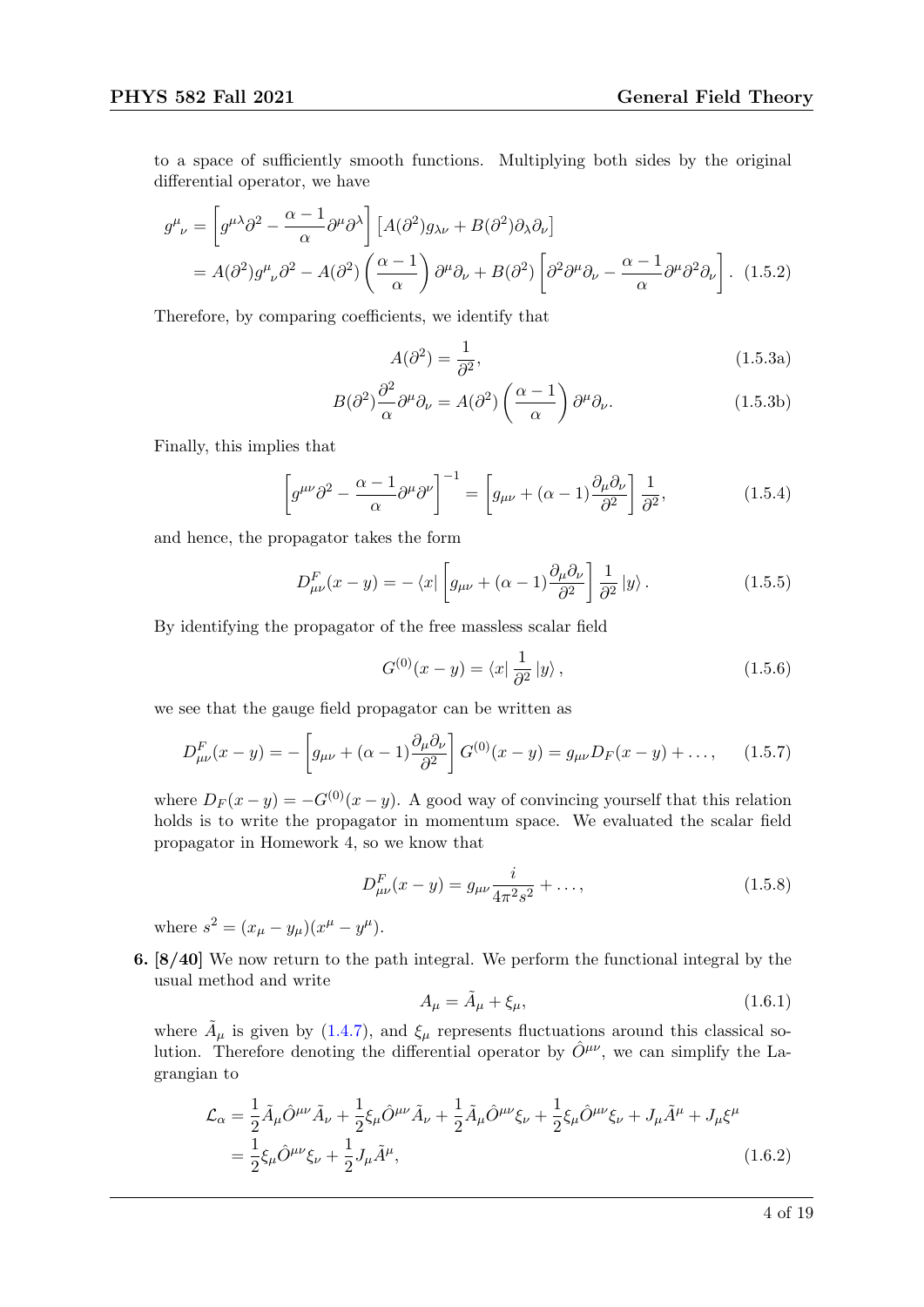and hence, the path integral becomes

$$
\mathcal{Z}_{\alpha}[J] = \det (\partial^2) \int \mathcal{D}A_{\mu}(x) e^{i \int d^4 x \mathcal{L}_{\alpha}} \n= \det (\partial^2) \det \left[ g^{\mu\nu} \partial^2 - \frac{\alpha - 1}{\alpha} \partial^{\mu} \partial^{\nu} \right]^{-1/2} \n\times \exp \left[ \frac{i}{2} \int d^4 x d^4 y J_{\mu}(x) D^{\mu\nu}_F(x - y) J_{\nu}(y) \right].
$$
\n(1.6.3)

First, note that the functional determinant in the prefactor which depends on  $\alpha$  simply goes into the normalization of the path integral, so we can ignore it. Then, to see that the exponent is independent of  $\alpha$ , we can use the form of  $D_F^{\mu\nu}$  $_{F}^{\mu\nu}$  from Eq. [\(1.5.7\)](#page-3-0) to simplify the exponent, and integrate by parts in  $x$ ,

$$
\int d^4x d^4y J_\mu(x) J_\nu(y) D_F^{\mu\nu}(x - y)
$$
  
=  $-\int d^4x d^4y J_\mu(x) J_\nu(y) \left[ g^{\mu\nu} + (\alpha - 1) \frac{\partial_x^{\mu} \partial_x^{\nu}}{\partial_x^2} \right] G^{(0)}(x - y)$   
=  $-\int d^4x d^4y J_\mu(x) G^{(0)}(x - y) J^\mu(y)$   
+  $(\alpha - 1) \int d^4x d^4y (\partial_x^{\mu} J_\mu(x)) \frac{J_\nu(y) \partial_x^{\nu}}{\partial_x^2} G^{(0)}(x - y)$   
=  $-\int d^4x d^4y J_\mu(x) G^{(0)}(x - y) J^\mu(y),$  (1.6.4)

where the notation  $\partial_x^{\mu}$  denotes that the derivative is acting on the x variable and not y. Therefore, we have an expression which is now manifestly independent of  $\alpha$ . Notably, this implies that any physical (gauge invariant) correlation function will be independent of  $\alpha$ .

7. [5/40] The propagator in momentum space can be directly read off from Eq. [\(1.4.7\)](#page-2-0) by writing

$$
D_{\mu\nu}^{F}(x-y) = \left[g_{\mu\nu} + (\alpha - 1)\frac{\partial_{\mu}\partial_{\nu}}{\partial^{2}}\right] \int \frac{\mathrm{d}^{4}p}{(2\pi)^{4}} \frac{e^{-ip\cdot(x-y)}}{p^{2} + i\varepsilon}
$$

$$
= \int \frac{\mathrm{d}^{4}p}{(2\pi)^{4}} \left[g_{\mu\nu} + (\alpha - 1)\frac{p_{\mu}p_{\nu}}{p^{2}}\right] \frac{e^{-ip\cdot(x-y)}}{p^{2} + i\varepsilon}, \tag{1.7.1}
$$

and hence,

$$
D_{\mu\nu}^{F}(p) = \left[ g_{\mu\nu} + (\alpha - 1) \frac{p_{\mu} p_{\nu}}{p^2} \right] \frac{1}{p^2 + i\varepsilon},
$$
\n(1.7.2)

where we have specified the *iε* prescription so that  $D_{\mu\nu}^{F}(p)$  corresponds to the Feynman propagator.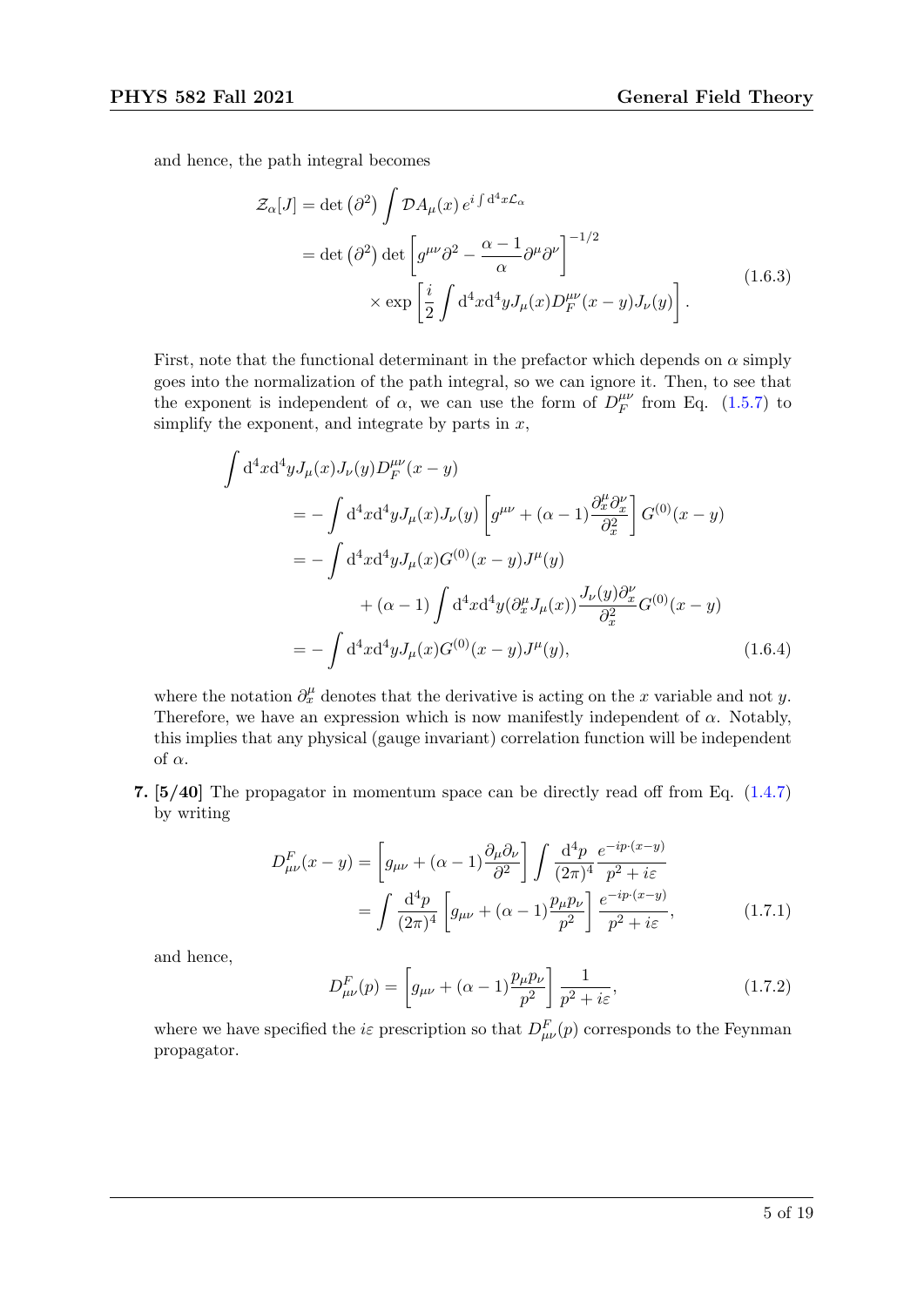Question 2 (One-Dimensional Quantum Heisenberg Antiferromagnet)

We begin by summarizing the key results from Homework 3:

The Hamiltonian for a one-dimensional Heisenberg antiferromagnet in the linear spin wave approximation (in the limit of an infinite chain) is

$$
H = E_0 + \int_{-\pi/2}^{\pi/2} \frac{\mathrm{d}q}{2\pi} \omega_q \Big[ n_c(q) + n_d(q) \Big], \tag{2.0.1}
$$

where  $n_c = c^{\dagger}c$ ,  $n_d = d^{\dagger}d$  are the Bogoliubov number operators, and  $\omega_q = 2JS|\sin(q)|$ . The operators satisfy the commutation relations

$$
[c(q), c\dagger(q')] = [d(q), d\dagger(q')] = (2\pi)\delta(q - q'). \qquad (2.0.2)
$$

The Bogoliubov operators are related to the Holstein-Primakoff operators  $a(q)$  and  $b(q)$  by the relations

$$
a(q) = \cosh \theta(q) c(q) - \sinh \theta(q) d^{\dagger}(q), \qquad (2.0.3a)
$$

$$
b(q) = \cosh \theta(q) d(q) - \sinh \theta(q) c^{\dagger}(q), \qquad (2.0.3b)
$$

$$
\theta(q) = \frac{1}{2} \arctanh \cos(q). \tag{2.0.3c}
$$

In the linear spin wave approximation, the position space bosonic operators are related to the spin operators as

$$
S^+(j) = \sqrt{2S}a(j)
$$
,  $S^-(j) = \sqrt{2S}a^{\dagger}(j)$ ,  $S_3(j) = S - n_a(j)$ , even sites, (2.0.4a)

$$
S^{+}(j) = \sqrt{2S}b^{\dagger}(j), \qquad S^{-}(j) = \sqrt{2S}b(j), \qquad S_{3}(j) = -S + n_{b}(j), \qquad \text{odd sites,} \tag{2.0.4b}
$$

where the bosonic operators satisfy the commutation relations

$$
[a(j), a^{\dagger}(k)] = \delta_{jk}, \qquad [b(j), b^{\dagger}(k)] = \delta_{jk}. \qquad (2.0.5)
$$

Note that since the reduced Brillouin zone of the antiferromagnet is  $[-\pi/2, \pi/2]$ , the commutation relations in position and momentum space are only consistent if the respective operators are related by the Fourier transform

$$
a(q) = \sqrt{2} \sum_{j \text{ even}} e^{iqj} a(j), \qquad a(j) = \sqrt{2} \int_{-\pi/2}^{\pi/2} \frac{dq}{2\pi} e^{-iqj} a(q), \qquad (2.0.6)
$$

and similarly for the b operators.

1. [5/5] Consider the propagator

$$
D_{ij}(n, t|n', t') = -i \langle \text{gnd} | TS_i(n, t)S_j(n', t') | \text{gnd} \rangle
$$
  
= 
$$
-i \Big[ \Theta(t - t') \langle \text{gnd} | S_i(n, t)S_j(n', t') | \text{gnd} \rangle
$$
  
+ 
$$
\Theta(t' - t) \langle \text{gnd} | S_j(n', t')S_i(n, t) | \text{gnd} \rangle \Big].
$$
 (2.1.1)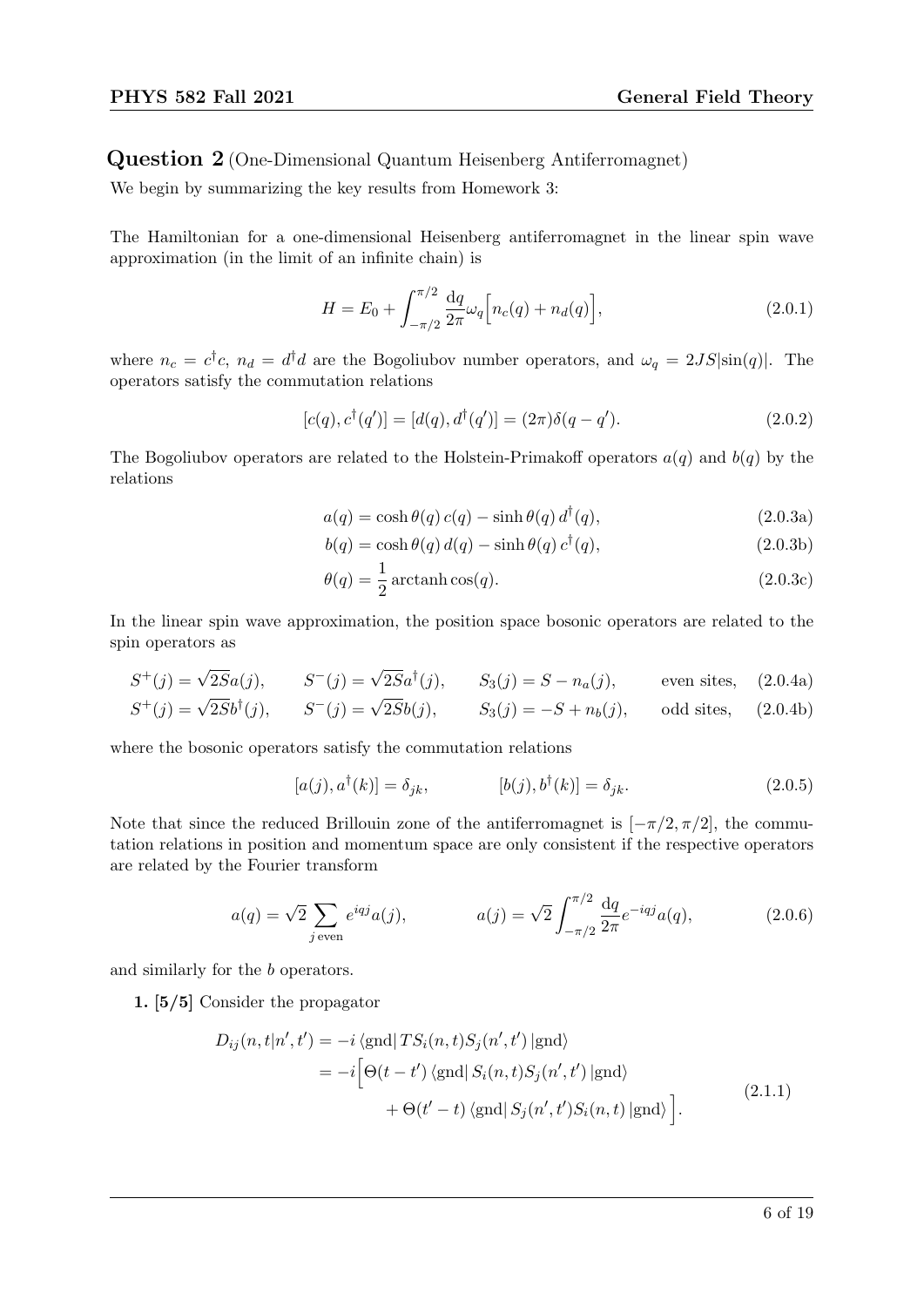In momentum and frequency space,

$$
D_{ij}(p,\omega) = \sum_{n} \int_{-\infty}^{\infty} dt \, e^{-i\omega t} e^{iqn} D_{ij}(n,t|0,0)
$$
  

$$
= -i \sum_{n} e^{iqn} \left[ \int_{0}^{\infty} dt \, e^{-i\omega t} \langle \text{gnd} | S_{i}(n,t) S_{j}(0) | \text{gnd} \rangle \right]
$$
  

$$
+ \int_{-\infty}^{0} dt \, e^{-i\omega t} \langle \text{gnd} | S_{j}(0) S_{i}(n,t) | \text{gnd} \rangle \right]
$$
(2.1.2)

However, we must ensure the inverse Fourier transform reproduces the correct causal response. To do so, we observe that the exponential in the first term converges correctly as  $t \to \infty$  as long as Im  $\omega < 0$ , while for the second term we must have Im  $\omega > 0$ . Therefore, we must define the Fourier transform as

$$
D_{ij}(p,\omega) = -i \sum_{n} e^{iqn} \lim_{\varepsilon \to 0^{+}} \left[ \int_{0}^{\infty} dt \, e^{-i(\omega - i\varepsilon)t} \, \langle \text{gnd} | S_{i}(n,t) S_{j}(0) | \text{gnd} \rangle \right] + \int_{-\infty}^{0} dt \, e^{-i(\omega + i\varepsilon)t} \, \langle \text{gnd} | S_{j}(0) S_{i}(n,t) | \text{gnd} \rangle \right].
$$
\n(2.1.3)

This is equivalent to deforming the frequency integration contour into the complex plane for the inverse transform. Note that we would have had to use the opposite signs for the *i* $\varepsilon$  prescription if we had started from a Fourier transform using the  $e^{i\omega t}$  convention. We could also have come to the above conclusion by noting that the Heaviside step function can be written as a Fourier transform

$$
\Theta(t - t') = \int \frac{\mathrm{d}z}{2\pi i} \frac{e^{iz(t - t')}}{z - i\varepsilon}.
$$
\n(2.1.4)

By shifting the pole of the integrand into the upper half plane, we ensure that there is an unambiguous causal response;  $\Theta(t-t') = 0$  for  $t < t'$  and  $\Theta(t-t') = 1$  for  $t > t'$ .

**2.**  $[5++]$  We now consider an external applied magnetic field represented by the interaction Hamiltonian

$$
H_{\text{ext}} = \sum_{n} B_k(n, t) S_k(n, t).
$$
 (2.2.1)

Linear response theory tells us that the magnetic field will change the vacuum expectation value of the spin components by

$$
\delta \langle \text{gnd} | S_j(n, t) | \text{gnd} \rangle = i \int_{-\infty}^t dt' \langle \text{gnd} | [H_{\text{ext}}(t'), S_j(n, t)] | \text{gnd} \rangle
$$
  

$$
= i \int_{-\infty}^t dt' \sum_{n'} \langle \text{gnd} | [S_k(n', t'), S_j(n, t)] | \text{gnd} \rangle B_k(n', t')
$$
  

$$
\doteq \int_{-\infty}^{\infty} dt' \sum_{n'} \chi_{jk}(n, t | n', t') B_k(n', t'), \qquad (2.2.2)
$$

where  $\chi_{ik}$  is the magnetic susceptibility tensor

$$
\chi_{jk}(n, t|n', t') = -i \langle \text{gnd} | [S_j(n, t), S_k(n', t')] | \text{gnd} \rangle \Theta(t - t') = D_{jk}^R(n, t|n', t'), \quad (2.2.3)
$$

which corresponds identically to a retarded correlation function.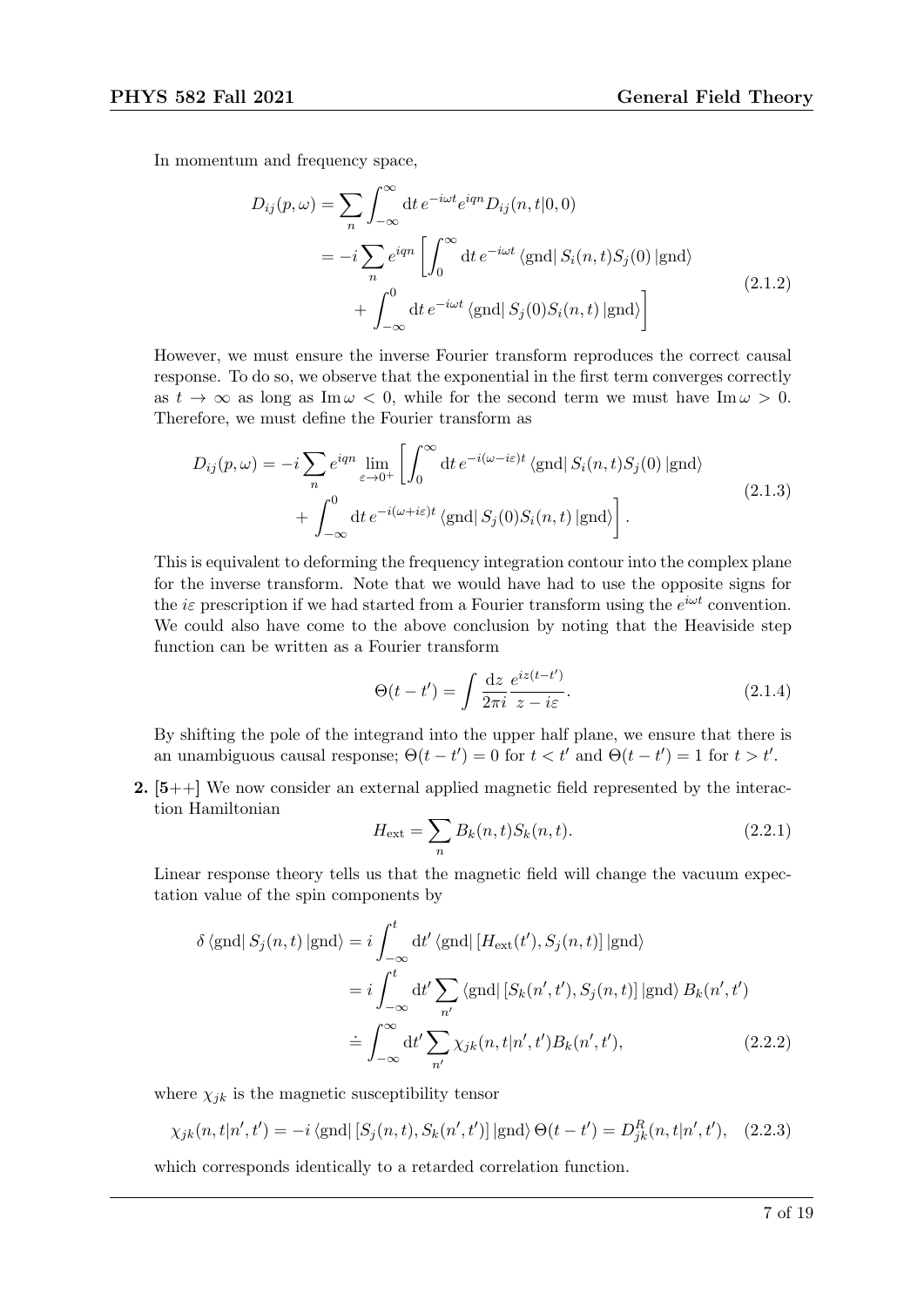- **3.** [10++] We now use the results from part 1 to obtain the propagators in the spin-wave approximation.
	- (a) Consider the longitudinal function

$$
D_{33}(n, t|n', t') = -i\Theta(t - t') \langle \text{gnd} | S_3(n, t) S_3(n', t') | \text{gnd} \rangle
$$
  
\n
$$
-i\Theta(t' - t) \langle \text{gnd} | S_3(n', t') S_3(n, t) | \text{gnd} \rangle
$$
  
\n
$$
= -i \int \frac{dz}{2\pi i} e^{iz(t - t')} \left[ \frac{1}{z - i\varepsilon} \langle \text{gnd} | S_3(n, t) S_3(n', t') | \text{gnd} \rangle - \frac{1}{z + i\varepsilon} \langle \text{gnd} | S_3(n', t') S_3(n, t) | \text{gnd} \rangle \right].
$$
\n(2.3.1)

We need to consider several cases separately, depending on whether  $n$  and  $n'$  are even or odd lattice sites. We begin by considering the case where  $n$  and  $n'$  are both sites on the even sublattice. Then, using the definitions above,

$$
\langle \text{gnd} | S_3(n, t) S_3(n', t') | \text{gnd} \rangle =
$$
  
= 
$$
\langle \text{gnd} | \left[ S - a^{\dagger}(n, t) a(n, t) \right] \left[ S - a^{\dagger}(n', t') a(n', t') \right] | \text{gnd} \rangle
$$
  
= 
$$
S^2 - 2S \langle \text{gnd} | a^{\dagger} a | \text{gnd} \rangle + \langle \text{gnd} | a^{\dagger}(n, t) a(n, t) a^{\dagger}(n', t') a(n', t') | \text{gnd} \rangle,
$$
  
(2.3.2)

where we have used the fact that the ground state has sublattice translational invariance and is time independent. The quadratic term is

$$
\langle \text{gnd} | a^{\dagger} a | \text{gnd} \rangle = 2 \int \frac{dp}{2\pi} \frac{dp'}{2\pi} \langle 0 | \left[ \cosh \theta(p) c^{\dagger}(p) - \sinh \theta(p) d(p) \right] \times \left[ \cosh \theta(p') c(p') - \sinh \theta(p') d^{\dagger}(p') \right] | 0 \rangle
$$

$$
= 2 \int \frac{dp}{2\pi} \sinh^2 \theta(p), \qquad (2.3.3)
$$

where  $|gnd\rangle = |0\rangle$  is the state with no c or d Bogoliubov quasiparticles. This is just some (infinite) number, which we denote by  $\langle N \rangle$ . Since the c and d quasiparticles are non-interacting, we can use Wick's theorem to simplify the quartic term, where normal ordering should be understood with respect to the ground state  $|gnd\rangle = |0\rangle$ :

$$
\langle \text{gnd} | a^{\dagger}(n,t) a(n,t) a^{\dagger}(n',t') a(n',t') | \text{gnd} \rangle =
$$
  
\n
$$
= \langle N \rangle^{2} + \langle \text{gnd} | a^{\dagger}(n,t) a^{\dagger}(n',t') | \text{gnd} \rangle \langle \text{gnd} | a(n,t) a(n',t') | \text{gnd} \rangle
$$
  
\n
$$
+ \langle \text{gnd} | a^{\dagger}(n,t) a(n',t') | \text{gnd} \rangle \langle \text{gnd} | a(n,t) a^{\dagger}(n',t') | \text{gnd} \rangle.
$$
\n(2.3.4)

We then substitute the Bogoliubov transformation. Since the Hamiltonian is diagonal in the  $c$  and  $d$  mode basis, the Heisenberg time evolution of these operators is particularly simple:

$$
c(p,t) = c(p)e^{-i\omega_p t}, \qquad c^{\dagger}(p,t) = c^{\dagger}(p)e^{i\omega_p t}, \qquad (2.3.5a)
$$

$$
d(p,t) = d(p)e^{-i\omega_p t}, \qquad d^{\dagger}(p,t) = d^{\dagger}(p)e^{i\omega_p t}.
$$
 (2.3.5b)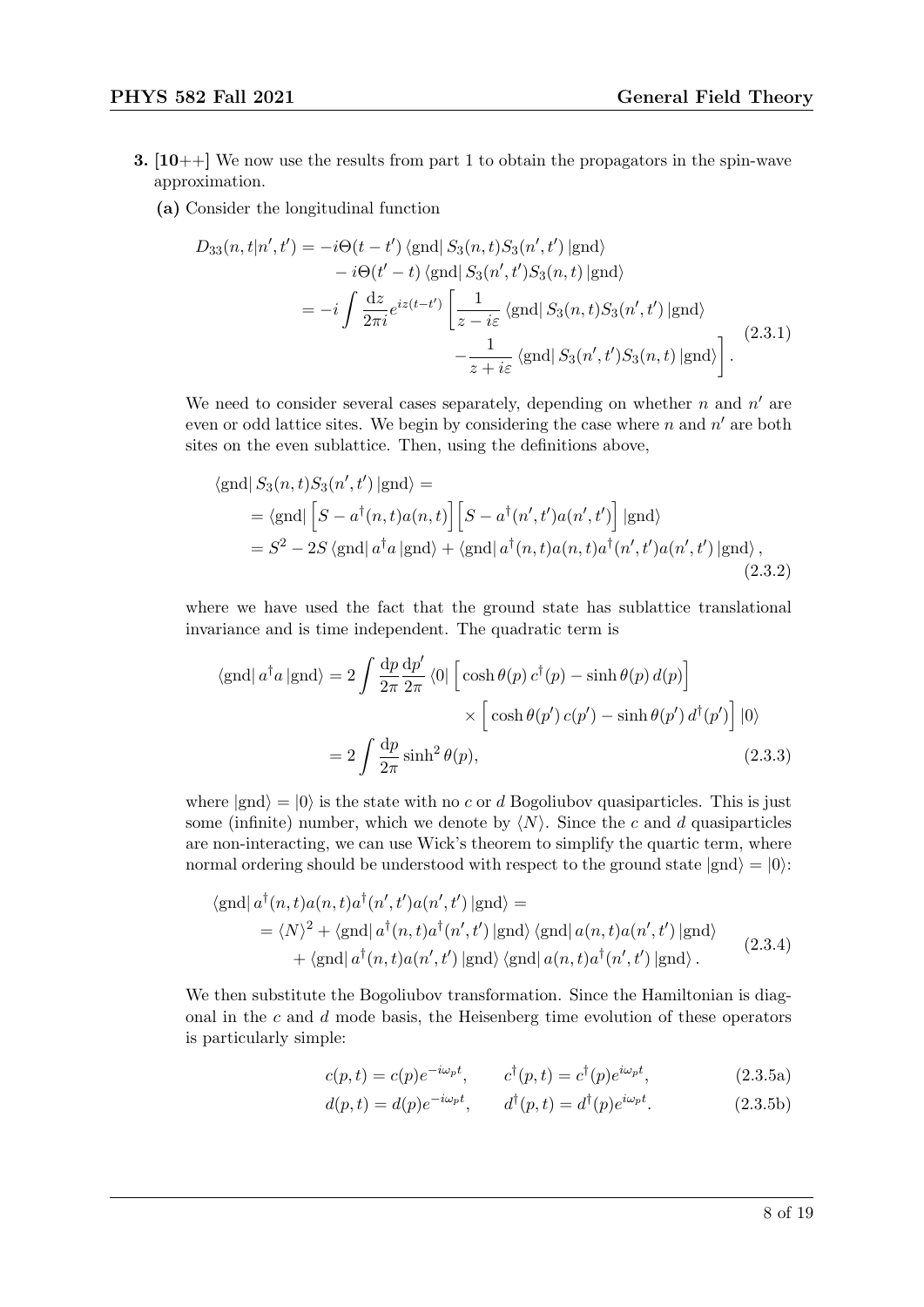Therefore,

$$
\langle \text{gnd} | a^{\dagger}(n, t) a^{\dagger}(n', t') | \text{gnd} \rangle = 2 \int \frac{dp}{2\pi} \frac{dp'}{2\pi} \langle 0 | \left[ \cosh \theta(p) c^{\dagger}(p, t) - \sinh \theta(p) d(p, t) \right] \times \left[ \cosh \theta(p') c^{\dagger}(p', t') - \sinh \theta(p') d(p', t') \right] | 0 \rangle e^{ipn} e^{ip'n'}
$$
  
= 0, (2.3.6a)  

$$
\langle \text{gnd} | a(n, t) a(n', t') | \text{gnd} \rangle = 0, \qquad (2.3.6b)
$$

$$
\langle \text{gnd} | a^{\dagger}(n, t) a(n', t') | \text{gnd} \rangle = 2 \int \frac{dp}{2\pi} \frac{dp'}{2\pi} \langle 0 | \left[ \cosh \theta(p) c^{\dagger}(p, t) - \sinh \theta(p) d(p, t) \right] \times \left[ \cosh \theta(p') c(p', t') - \sinh \theta(p') d^{\dagger}(p', t') \right] |0\rangle e^{ipn} e^{-ip'n'}
$$

$$
= 2 \int \frac{dp}{2\pi} \sinh^2 \theta(p) e^{-i\omega_p(t - t')} e^{-ip(n - n')}, \qquad (2.3.6c)
$$

$$
\langle \text{gnd} | a(n, t) a^{\dagger}(n', t') | \text{gnd} \rangle = 2 \int \frac{dp}{2\pi} \frac{dp'}{2\pi} \langle 0 | \left[ \cosh \theta(p) c(p, t) - \sinh \theta(p) d^{\dagger}(p, t) \right]
$$

$$
\text{grad}\left[a(n,t)a'(n',t')\middle|\text{gnd}\right\rangle = 2\int \frac{1}{2\pi} \frac{1}{2\pi} \langle 0 \middle| \left[\cosh\theta(p) c(p,t) - \sinh\theta(p) d'(p,t)\right] \right. \\
\times \left[\cosh\theta(p') c^{\dagger}(p',t') - \sinh\theta(p') d(p',t')\right] \left|0\right\rangle e^{-ipn} e^{ip'n'} \\
= 2\int \frac{dp}{2\pi} \cosh^2\theta(p) e^{-i\omega_p(t-t')} e^{-ip(n-n')}.\n \tag{2.3.6d}
$$

It is clear that the matrix element for  $t < t'$  will simply reverse the roles of n and  $n'$ , and t and t'.

Therefore, putting all of the above together, we find

$$
D_{33}(n,t|n',t') = \int \frac{dz}{2\pi} \frac{dp}{2\pi} e^{iz(t-t')} e^{-ip(n-n')} \left[ -i(S-\langle N \rangle)^2 (2\pi)^2 \delta(z) \delta(p) + 4 \int \frac{dp'}{2\pi} e^{-ip'(n-n')} \cosh^2 \theta(p) \sinh^2 \theta(p') \right] \times \left( \frac{e^{i(\omega_p + \omega_{p'})(t-t')}}{z+i\varepsilon} - \frac{e^{-i(\omega_p + \omega_{p'})(t-t')}}{z-i\varepsilon} \right).
$$
\n(2.3.7)

To simplify this further, we split the integral up into three parts: for the first part, we let  $z = \omega$ , for the second,  $\omega = z + \omega_p + \omega_{p'}$ , and for the third,  $\omega = z - \omega_p - \omega_{p'}$ . Therefore,

$$
D_{33}(n, t|n', t') = \int \frac{d\omega}{2\pi} \frac{dp}{2\pi} e^{i\omega(t-t')} e^{-ip(n-n')} \left[ -i(S - \langle N \rangle)^2 (2\pi)^2 \delta(\omega) \delta(p) + 4 \int \frac{dp'}{2\pi} e^{-ip'(n-n')} \cosh^2 \theta(p) \sinh^2 \theta(p') \right]
$$
(2.3.8)  

$$
\times \left( \frac{1}{\omega - \omega_p - \omega_{p'} + i\varepsilon} - \frac{1}{\omega + \omega_p + \omega_{p'} - i\varepsilon} \right)
$$

To isolate the momentum space Fourier transform, in the second term we let  $q =$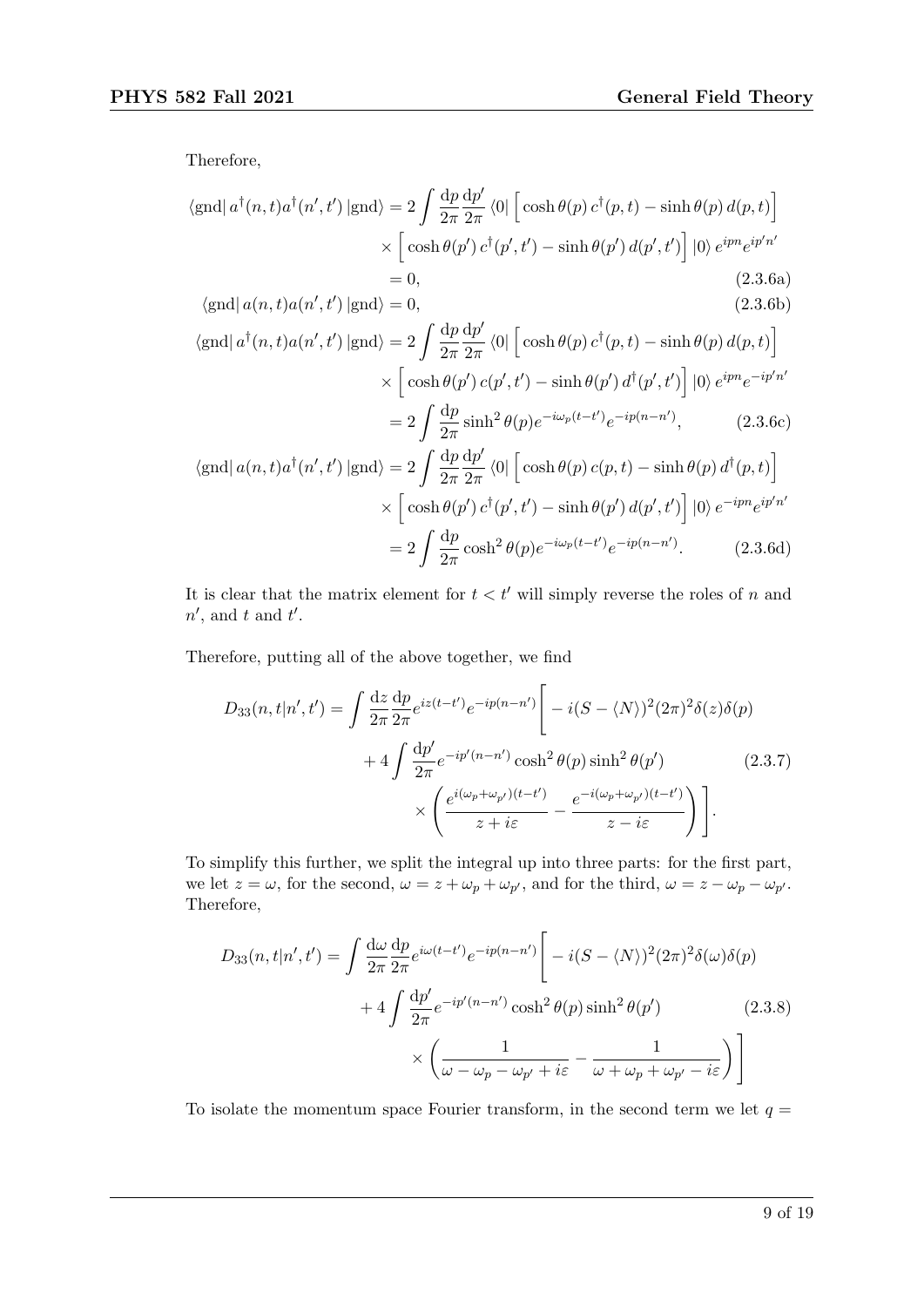$p+p'$  and  $k=(p-p')/2$  (which ensures the Jacobian is equal to 1),

$$
D_{33}(n, t|n', t') = \int \frac{d\omega}{2\pi} \frac{dq}{2\pi} e^{i\omega(t-t')} e^{-iq(n-n')} \left[ -i(S - \langle N \rangle)^2 (2\pi)^2 \delta(\omega) \delta(q) \right.
$$
  

$$
+ 4 \int \frac{dk}{2\pi} \cosh^2 \theta(q/2 + k) \sinh^2 \theta(q/2 - k)
$$
  

$$
\times \left( \frac{1}{\omega - \omega_{k+q/2} - \omega_{k-q/2} + i\varepsilon} - \frac{1}{\omega + \omega_{k+q/2} + \omega_{k-q/2} - i\varepsilon} \right) \right]
$$
  

$$
= \int \frac{d\omega}{2\pi} \frac{dq}{2\pi} e^{i\omega(t-t')} e^{-iq(n-n')} D_{33}(q, \omega), \qquad (2.3.9)
$$

where  $D_{33}(q,\omega)$  is the propagator in momentum and frequency space. We note here that it is clear from the structure of the Bogoliubov transformation and the derivation above that this result will be essentially identical for the case where  $n$ and n' are both on the *odd* sublattice. Then, using the relation for  $\theta(p)$  given above, and the identities

$$
\cosh^2\left(\frac{\operatorname{arctanh} x}{2}\right) = \frac{1 + \sqrt{1 - x^2}}{2\sqrt{1 - x^2}}, \qquad \sinh^2\left(\frac{\operatorname{arctanh} x}{2}\right) = \frac{1 - \sqrt{1 - x^2}}{2\sqrt{1 - x^2}},
$$
\n(2.3.10)

we find that the propagator in momentum and frequency space corresponding to  $S_3$  and  $S_3(n')$  on the same sublattice is

$$
D_{33}(p,\omega) = -i(S - \langle N \rangle)^2 (2\pi)^2 \delta(\omega) \delta(p) + \int \frac{dk}{2\pi} \frac{1 + |\sin(k + p/2)|}{|\sin(k + p/2)|} \frac{1 - |\sin(k - p/2)|}{|\sin(k - p/2)|} \times \left( \frac{1}{\omega - \omega_{k+p/2} - \omega_{k-p/2} + i\varepsilon} - \frac{1}{\omega + \omega_{k+p/2} + \omega_{k-p/2} - i\varepsilon} \right).
$$
(2.3.11)

Next, for  $n$  even and  $n'$  odd, we have a matrix element like

$$
\langle \text{gnd} | S_3(n, t) S_3(n', t') | \text{gnd} \rangle =
$$
  
= 
$$
\langle \text{gnd} | \left[ S - a^{\dagger}(n, t) a(n, t) \right] \left[ - S + b^{\dagger}(n', t') b(n', t') \right] | \text{gnd} \rangle
$$
  
= 
$$
-S^2 + S \langle \text{gnd} | a^{\dagger}(n, t) a(n, t) | \text{gnd} \rangle + S \langle \text{gnd} | b^{\dagger}(n', t') b(n', t') | \text{gnd} \rangle
$$
  
- 
$$
\langle \text{gnd} | a^{\dagger}(n, t) a(n, t) b^{\dagger}(n', t') b(n', t') | \text{gnd} \rangle.
$$
 (2.3.12)

It is simple to see that  $\langle a^{\dagger} a \rangle = \langle b^{\dagger} b \rangle$ . This time,

$$
\langle \text{gnd} | a^{\dagger}(n, t) a(n, t) b^{\dagger}(n', t') b(n', t') | \text{gnd} \rangle =
$$
  
\n
$$
= \langle N \rangle^{2} + \langle \text{gnd} | a^{\dagger}(n, t) b^{\dagger}(n', t') | \text{gnd} \rangle \langle \text{gnd} | a(n, t) b(n', t') | \text{gnd} \rangle
$$
  
\n
$$
+ \langle \text{gnd} | a^{\dagger}(n, t) b(n', t') | \text{gnd} \rangle \langle \text{gnd} | a(n, t) b^{\dagger}(n', t') | \text{gnd} \rangle,
$$
\n(2.3.13)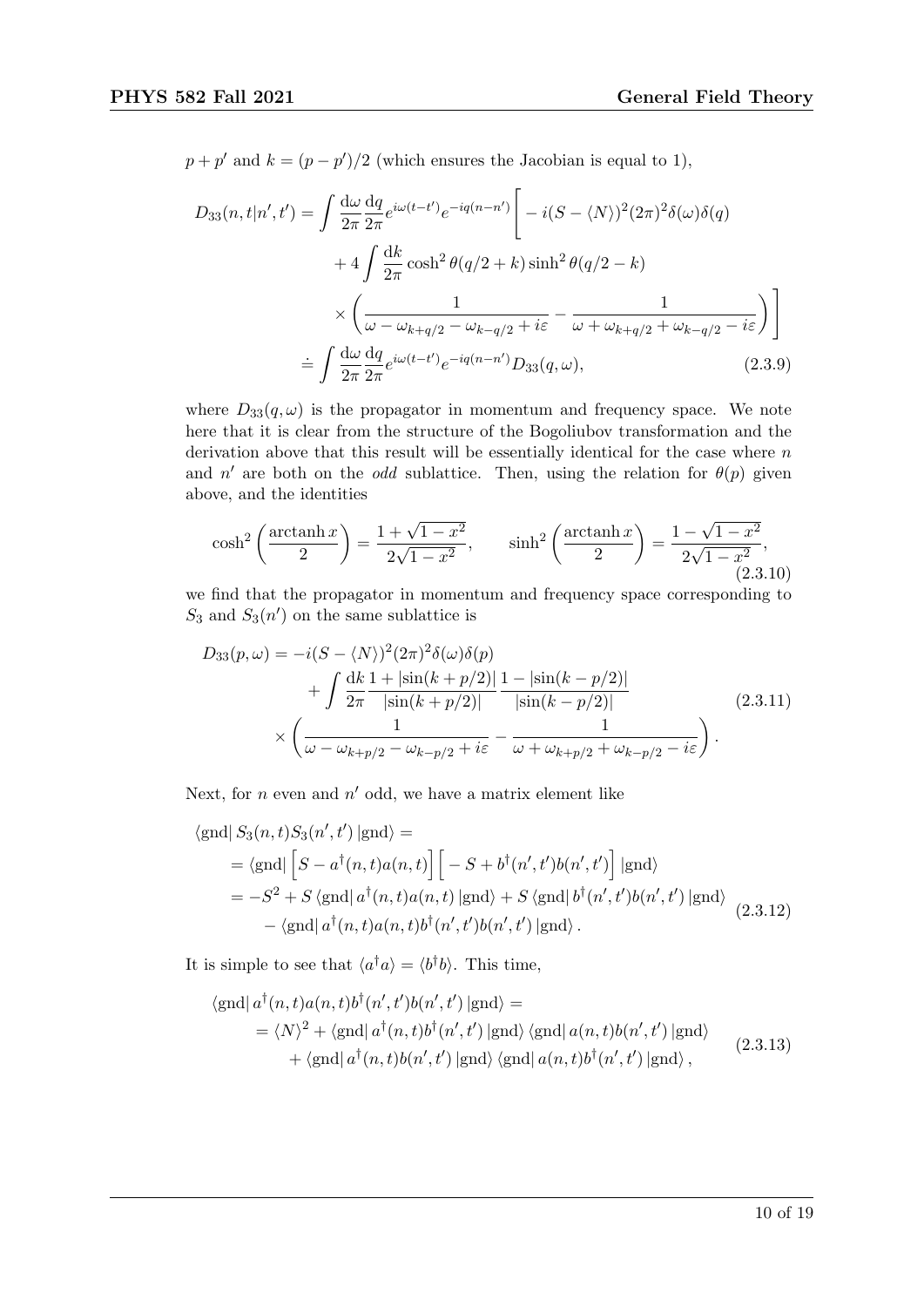and substituting the Bogoliubov operators:

$$
\langle \text{gnd} | a^{\dagger}(n,t) b^{\dagger}(n',t') | \text{gnd} \rangle = -2 \int \frac{dp}{2\pi} \sinh \theta(p) \cosh \theta(p) e^{-i\omega_p(t-t')} e^{ip(n-n')}, \tag{2.3.14a}
$$

$$
\langle \text{gnd} | a(n,t)b(n',t') | \text{gnd} \rangle = -2 \int \frac{dp}{2\pi} \sinh \theta(p) \cosh \theta(p) e^{-i\omega_p(t-t')} e^{-ip(n-n')},
$$
\n(2.3.14b)

 $\langle \text{gnd} | a^{\dagger}(n,t) b(n',t') | \text{gnd} \rangle = \langle \text{gnd} | a(n,t) b^{\dagger}(n',t') | \text{gnd} \rangle = 0.$  (2.3.14c) Therefore,

$$
D_{33}(n,t|n',t') = \int \frac{d\omega}{2\pi} \frac{dp}{2\pi} e^{i\omega(t-t')} e^{-ip(n-n')} \left[ i(S - \langle N \rangle)^2 (2\pi)^2 \delta(\omega) \delta(p) + \int \frac{dp'}{2\pi} e^{-ip'(n-n')} \sinh 2\theta(p) \sinh 2\theta(p') \right] \times \left( \frac{1}{\omega + \omega_p + \omega_{p'} - i\varepsilon} - \frac{1}{\omega - \omega_p - \omega_{p'} + i\varepsilon} \right) \Bigg],
$$

and hence, the propagator in momentum and frequency space for sites on opposite sublattices is

$$
D_{33}(p,\omega) = i(S - \langle N \rangle)^2 (2\pi)^2 \delta(\omega) \delta(p)
$$
  
+ 
$$
\int \frac{dk}{2\pi} \frac{\cos(k+p/2)}{|\sin(k+p/2)|} \frac{\cos(k-p/2)}{|\sin(k-p/2)|}
$$
  

$$
\times \left( \frac{1}{\omega + \omega_{k+p/2} + \omega_{k-p/2} - i\varepsilon} - \frac{1}{\omega - \omega_{k+p/2} - \omega_{k-p/2} + i\varepsilon} \right).
$$
 (2.3.16)

(b) Consider the time-ordered propagator

$$
D_{+-}(n,t|n',t') = -i \langle \text{gnd} | TS^{+}(n,t)S^{-}(n',t') | \text{gnd} \rangle
$$
  
\n
$$
= -i\Theta(t-t') \langle \text{gnd} | S^{+}(n,t)S^{-}(n',t') | \text{gnd} \rangle
$$
  
\n
$$
-i\Theta(t'-t) \langle \text{gnd} | S^{-}(n',t')S^{+}(n,t) | \text{gnd} \rangle
$$
  
\n
$$
= -i \int \frac{dz}{2\pi i} e^{iz(t-t')} \left[ \frac{1}{z-i\varepsilon} \langle \text{gnd} | S^{+}(n,t)S^{-}(n',t') | \text{gnd} \rangle -\frac{1}{z+i\varepsilon} \langle \text{gnd} | S^{-}(n',t')S^{+}(n,t) | \text{gnd} \rangle \right].
$$
\n(2.3.17)

When  $n$  and  $n'$  are both sites on the even sublattice, using the matrix elements calculated above,

$$
\langle \text{gnd} | S^+(n,t)S^-(n',t') | \text{gnd} \rangle = 4S \int \frac{\mathrm{d}p}{2\pi} \cosh^2 \theta(p) e^{-i\omega_p(t-t')} e^{-ip(n-n')}, \tag{2.3.18a}
$$

$$
\langle \text{gnd} | S^-(n',t')S^+(n,t) | \text{gnd} \rangle = 4S \int \frac{\mathrm{d}p}{2\pi} \sinh^2 \theta(p) e^{i\omega_p(t-t')} e^{-ip(n-n')}.
$$
 (2.3.18b)

Putting this together, we find that

$$
D_{+-}(n,t|n',t') = 4S \int \frac{d\omega}{2\pi} \frac{dp}{2\pi} e^{i\omega(t-t')} e^{-ip(n-n')} \left[ \frac{\sinh^2 \theta(p)}{\omega - \omega_p + i\varepsilon} - \frac{\cosh^2 \theta(p)}{\omega + \omega_p - i\varepsilon} \right]
$$

$$
= \int \frac{d\omega}{2\pi} \frac{dp}{2\pi} e^{i\omega(t-t')} e^{-ip(n-n')} D_{+-}(p,\omega). \tag{2.3.19}
$$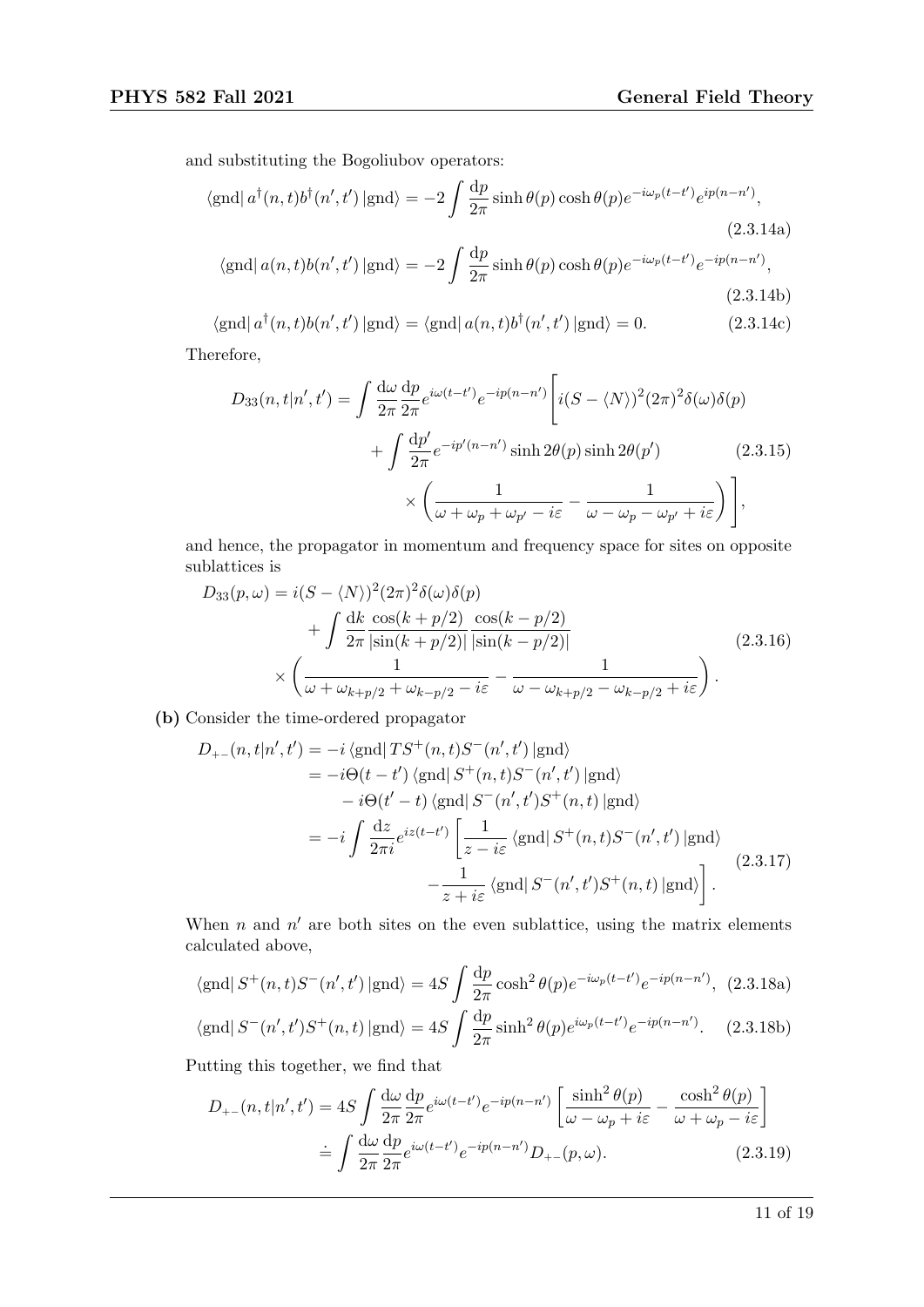Therefore, the propagator in momentum and frequency space corresponding to  $S^+(n)$  and  $S^-(n')$  on the same sublattice is

$$
D_{+-}(p,\omega) = \frac{2S}{|\sin(p)|} \left[ \frac{1 - |\sin(p)|}{\omega - \omega_p + i\varepsilon} - \frac{1 + |\sin(p)|}{\omega + \omega_p - i\varepsilon} \right].
$$
 (2.3.20)

Next, when *n* is even and  $n'$  is odd,

$$
\langle \text{gnd} | S^+(n,t)S^-(n',t') | \text{gnd} \rangle = -4S \int \frac{\mathrm{d}p}{2\pi} \cosh \theta(p) \sinh \theta(p) e^{-i\omega_p(t-t')} e^{-ip(n-n')}, \tag{2.3.21a}
$$

$$
\langle \text{gnd} | S^-(n',t')S^+(n,t) | \text{gnd} \rangle = -4S \int \frac{\mathrm{d}p}{2\pi} \cosh \theta(p) \sinh \theta(p) e^{i\omega_p(t-t')} e^{-ip(n-n')}.
$$
\n(2.3.21b)

Therefore, the propagator in momentum and frequency space corresponding to operators on opposite sublattices is

$$
D_{+-}(p,\omega) = 2S \frac{\cos(p)}{|\sin(p)|} \left[ \frac{1}{\omega + \omega_p - i\varepsilon} - \frac{1}{\omega - \omega_p + i\varepsilon} \right].
$$
 (2.3.22)

4. [5++] Consider the equal sublattice transverse susceptibility  $\chi_{+-}(p,\omega)$ . There is no need to calculate anything new to find this susceptibility. By comparing the definition of the susceptibility to the time-ordered propagators, the only differences are: i) The causal structure; since there is only  $\Theta(t-t')$ , all denominators will have  $-i\varepsilon$  instead of  $\pm i\varepsilon$ . ii) The commutator introduces an additional negative between the two terms. Therefore, we can immediately write down

$$
\chi_{+-}(p,\omega) = \frac{2S}{|\sin(p)|} \left[ \frac{1 - |\sin(p)|}{\omega - \omega_p - i\varepsilon} - \frac{1 + |\sin(p)|}{\omega + \omega_p - i\varepsilon} \right]
$$

$$
= \frac{4S}{|\sin(p)|} \frac{\omega_p - \omega |\sin(p)|}{(\omega - i\varepsilon)^2 - \omega_p^2}
$$

$$
= \frac{4S(2JS - \omega)}{\omega^2 - \omega_p^2 - i\varepsilon \operatorname{sign}(\omega)},
$$
(2.4.1)

where we have used  $\omega_p = 2JS|\sin(p)|$ . Therefore, by using the identity

$$
\lim_{\varepsilon \to 0+} \frac{1}{x - i\varepsilon} = \mathcal{P} \frac{1}{x} + i\pi \delta(x),\tag{2.4.2}
$$

in the limit  $\omega \to 0^+$ , we find

$$
\chi_{+-}(p,\omega) \simeq 8JS^2 \left[ \mathcal{P} \frac{1}{\omega^2 - \omega_p^2} + i\pi \delta(\omega^2 - \omega_p^2) \right]. \tag{2.4.3}
$$

In this form it is clear, since  $\omega_p = 0$  at  $p = \pi$ , that there is a pole at  $\omega = 0$  corresponding to this momentum. By comparing this result with Eq. (10.165) of the lecture notes, we can identify that the residue at this pole is

$$
Z = 8JS^2.\t(2.4.4)
$$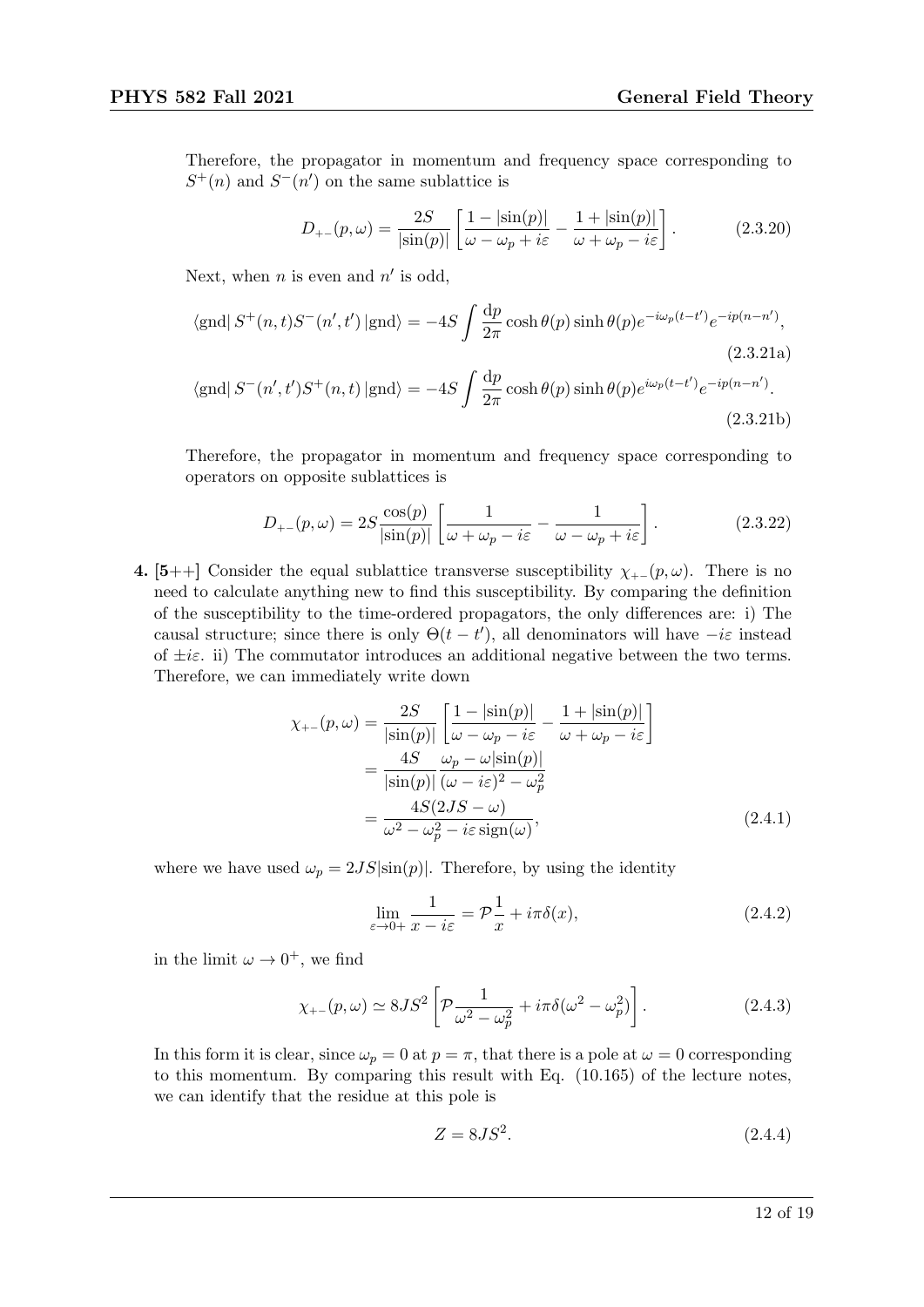### Question 3 (Spectral Function for the Dirac Propagator)

1. [10/25] Consider the Dirac propagator

$$
S_{\alpha\beta}^{F}(x,y) = -i \langle 0| T \psi_{\alpha}(x) \bar{\psi}_{\beta}(y) |0 \rangle. \tag{3.1.1}
$$

For now, let us consider the case when  $x^0 > y^0$  only. Then, inserting a complete basis  $\{|n\rangle\}$  as a resolution of the identity, we have

$$
S_{\alpha\beta}^{F}(x,y) = -i \sum_{n} \langle 0 | \psi_{\alpha}(x) | n \rangle \langle n | \bar{\psi}_{\beta}(y) | 0 \rangle. \tag{3.1.2}
$$

For a (space-time) translationally invariant theory, we can shift the fermion fields to the origin with the use of the momentum operator:

$$
S_{\alpha\beta}^{F}(x,y) = -i \sum_{n} \langle 0 | e^{iP\cdot x} \psi_{\alpha}(0) e^{-iP\cdot x} |n \rangle \langle n | e^{iP\cdot y} \bar{\psi}_{\beta}(0) e^{-iP\cdot y} |0 \rangle
$$
  
= 
$$
-i \sum_{n} e^{-ip_{n}\cdot(x-y)} \langle 0 | \psi_{\alpha}(0) |n \rangle \langle n | \bar{\psi}_{\beta}(0) |0 \rangle,
$$
 (3.1.3)

where  $p_n$  is the eigenvalue of the momentum operator corresponding to the state  $|n\rangle$ . We can then insert the identity:

$$
S_{\alpha\beta}^{F}(x,y) = -i \int d^4q \sum_n \delta^{(4)}(q-p_n)e^{-iq \cdot (x-y)} \langle 0 | \psi_{\alpha}(0) | n \rangle \langle n | \bar{\psi}_{\beta}(0) | 0 \rangle
$$
  

$$
\doteq -i \int \frac{d^4q}{(2\pi)^3} A_{\alpha\beta}(q)e^{-iq \cdot (x-y)}, \qquad (3.1.4)
$$

where we have defined

$$
A_{\alpha\beta}(q) = (2\pi)^3 \sum_n \delta^{(4)}(q - p_n) \langle 0 | \psi_\alpha(0) | n \rangle \langle n | \bar{\psi}_\beta(0) | 0 \rangle. \tag{3.1.5}
$$

Inserting another identity, we obtain

<span id="page-12-0"></span>
$$
S_{\alpha\beta}^F(x,y) = -i \int_0^\infty d\mu^2 \int \frac{d^4q}{(2\pi)^3} \delta(\mu^2 - q^2) A_{\alpha\beta}(q) e^{-iq \cdot (x-y)}.
$$
 (3.1.6)

We can manipulate this expression by first integrating over  $q<sup>0</sup>$  to eliminate the  $\delta$  function. However, since the spectrum of the Dirac theory is positive definite, all eigenvalues  $p_n$  have component  $p_n^0 \geq 0$ . Therefore, the matrix elements  $A_{\alpha\beta}(q) \sim \Theta(q^0)$ , and hence,

$$
S_{\alpha\beta}^{F}(x,y) = -i \int_0^{\infty} d\mu^2 \int \frac{d^3 \mathbf{q}}{(2\pi)^3} \int_0^{\infty} d q^0 \delta(\mu^2 - q^2) A_{\alpha\beta}(q) e^{-i q \cdot (x-y)} = -i \int_0^{\infty} d\mu^2 \int \frac{d^3 \mathbf{q}}{(2\pi)^3} \frac{1}{2E(\mathbf{q})} A_{\alpha\beta}(q) e^{-i q \cdot (x-y)} \Big|_{q^0 = E(\mathbf{q})},
$$
(3.1.7)

where  $E(q) = \sqrt{q^2 + \mu^2}$ . We can then re-introduce the  $q^0$  integration variable using the Cauchy residue formula. Since we are assuming that  $x^0 > y^0$ , the exponential factor will converge in the lower half complex  $q^0$  plane. Therefore, we want to express the integrand as a contour integral enclosing a single pole in the LHP:

$$
\frac{1}{2E(\mathbf{q})} A_{\alpha\beta}(q) e^{-iq \cdot (x-y)} \Big|_{q^0 = E(\mathbf{q})} = -\oint_{\gamma_-} \frac{\mathrm{d}q^0}{2\pi i} \frac{A_{\alpha\beta}(q) e^{-iq \cdot (x-y)}}{q^2 - \mu^2 + i\varepsilon}
$$
\n
$$
= i \int_{-\infty}^{\infty} \frac{\mathrm{d}q^0}{2\pi} \frac{A_{\alpha\beta}(q) e^{-iq \cdot (x-y)}}{q^2 - \mu^2 + i\varepsilon},\tag{3.1.8}
$$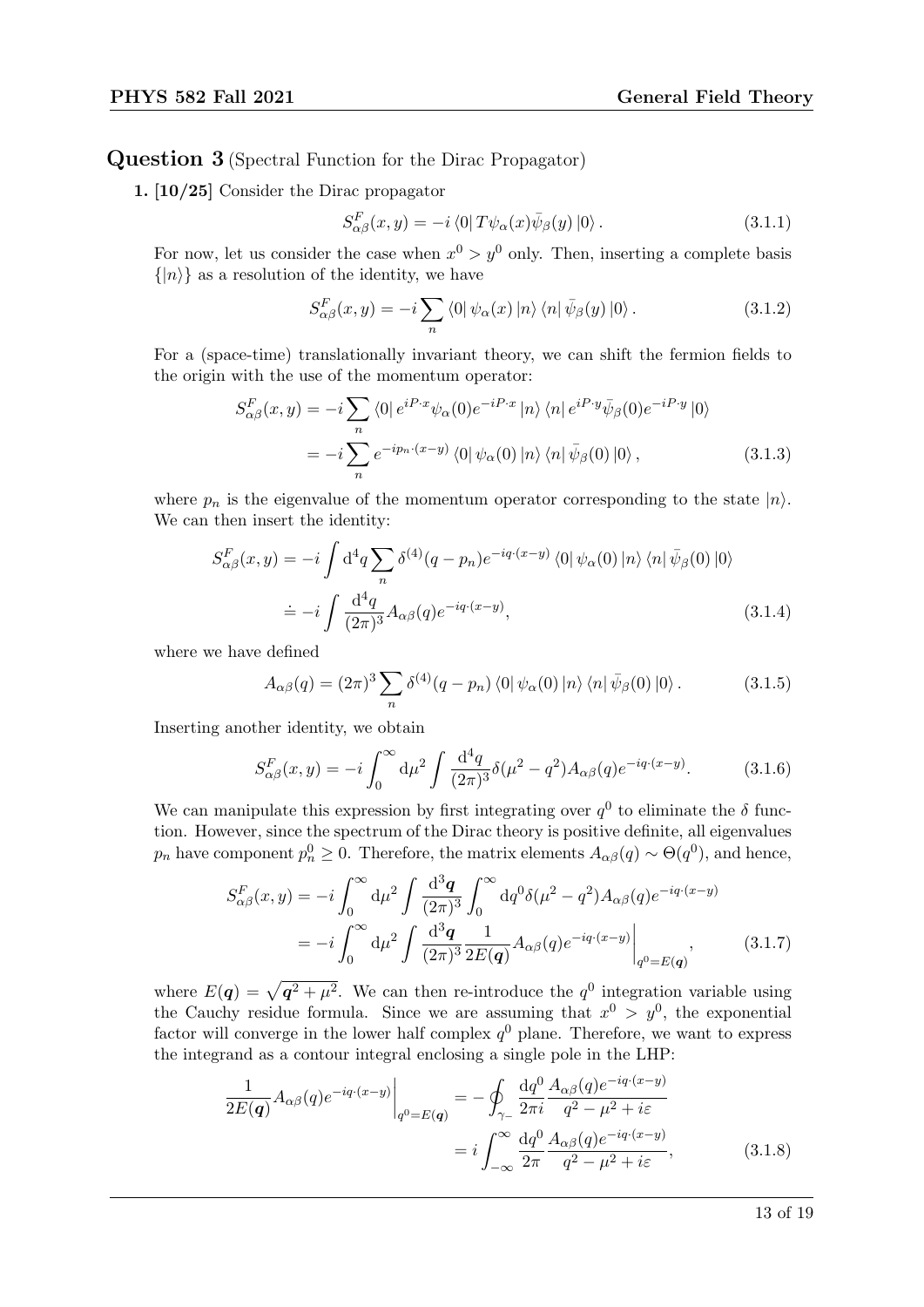where  $\gamma_-\,$  is the negatively-oriented (clockwise) semicircular contour enclosing the pole at  $q^0 = E(q) - i\varepsilon$ , and in the last line we have used Jordan's lemma to express the contour integral as an integral over the real axis. Therefore, we have found that

<span id="page-13-0"></span>
$$
S_{\alpha\beta}^{F}(x,y) = \int \frac{\mathrm{d}^4 q}{(2\pi)^4} \int_0^\infty \mathrm{d}\mu^2 \frac{A_{\alpha\beta}(q)}{q^2 - \mu^2 + i\varepsilon} e^{-iq \cdot (x-y)}.\tag{3.1.9}
$$

From this expression we can directly invert the Fourier transform to find

$$
S_{\alpha\beta}^F(p) = \int_0^\infty d\mu^2 \frac{\rho_{\alpha\beta}(p)}{p^2 - \mu^2 + i\varepsilon},\tag{3.1.10a}
$$

$$
\rho_{\alpha\beta}(p) = (2\pi)^3 \sum_n \delta^{(4)}(p - p_n) \langle 0 | \psi_\alpha(0) | n \rangle \langle n | \bar{\psi}_\beta(0) | 0 \rangle. \tag{3.1.10b}
$$

2. [15/25] To observe how the spectral function transforms under a parity transformation P, we can insert the identity  $I = \mathcal{P}^{-1} \mathcal{P}$  into Eq. [\(3.1.10b\)](#page-13-0). Then, using the fact that the vacuum is parity invariant, and that the spinors transform as  $\mathcal{P}\psi(x_0,\bm{x})\mathcal{P}^{-1} =$  $\gamma^0 \psi(x_0, -x),$ 

$$
\rho_{\alpha\beta}(p) = (2\pi)^3 \sum_{n} \delta^{(4)}(p - p_n) \langle 0 | \mathcal{P}^{-1} \mathcal{P} \psi_{\alpha}(0) \mathcal{P}^{-1} \mathcal{P} |n \rangle \langle n | \mathcal{P}^{-1} \mathcal{P} \bar{\psi}_{\beta}(0) \mathcal{P}^{-1} \mathcal{P} |0 \rangle
$$
  
=  $(2\pi)^3 \sum_{n} \delta^{(4)}(p - p_n) \langle 0 | \gamma_{\alpha\lambda}^0 \psi_{\lambda}(0) \mathcal{P} |n \rangle \langle n | \mathcal{P}^{-1} \bar{\psi}_{\sigma}(0) \gamma_{\sigma\beta}^0 |0 \rangle$ . (3.2.1)

We can expand the matrix elements in any complete basis, so we are free to switch to the basis related to the original one by a parity transformation:  $\{\mathcal{P}^{-1} | n \rangle\}$ . This has the effect of taking each  $p_n \to (p_n^0, -p_n)$ , so that

$$
\rho_{\alpha\beta}(p) = \gamma_{\alpha\lambda}^0 \rho_{\lambda\sigma}(p^0, -p) \gamma_{\sigma\beta}^0.
$$
\n(3.2.2)

Recall that the gamma matrices form a complete basis for the space of  $4 \times 4$  matrices [see Eq. (2.139) of the notes]. Then, note that: i)  $p^{\mu}$  is the only 4-vector present in this problem, and ii)  $(p)^2 = p_\mu p^\mu = p^2$ . This implies that, since  $\rho_{\alpha\beta}$  has no spacetime indices, the most general structure we can write down which is consistent with Lorentz covariance is

$$
\rho_{\alpha\beta}(p) = \rho_1(p^2)p^{\mu}\Gamma_{\mu}^V + \rho_2(p^2)\Gamma^S + \rho_3(p^2)p^{\mu}\Gamma_{\mu}^A + \rho_4(p^2)\Gamma^P + \rho_5(p^2)p^{\mu}p^{\nu}\Gamma_{\mu\nu}^T \n= \rho_1(p^2)\rlap{\,/}\psi_{\alpha\beta} + \rho_2(p^2)\delta_{\alpha\beta} + \rho_3(p^2)(\rlap{\,/}\psi\gamma^5)_{\alpha\beta} + \rho_4(p^2)\gamma^5_{\alpha\beta},
$$
\n(3.2.3)

where we have used the fact that  $\Gamma^T_{\mu\nu}$  is an antisymmetric tensor. Then, the parity transformation property of  $\rho_{\alpha\beta}(p)$  we derived above implies

$$
\rho(p) = \rho_1(p^2)\gamma^0(p^0\gamma^0 + (-p)\cdot\gamma)\gamma^0 + \rho_2(p^2)\gamma^0\gamma^0 + \rho_3(p^2)\gamma^0(p^0\gamma^0 + (-p)\cdot\gamma)\gamma^5\gamma^0 + \rho_4(p^2)\gamma^0\gamma^5\gamma^0 = \rho_1(p^2)\rlap{\,/}p + \rho_2(p^2) - \rho_3(p^2)\rlap{\,/}p\gamma^5 - \rho_4(p^2)\gamma^5.
$$
(3.2.4)

Therefore, the  $\gamma^5$  terms of the expansion are inconsistent with parity invariance, and hence,

$$
\rho_{\alpha\beta}(p) = \rho_1(p^2)\rlap/p_{\alpha\beta} + \rho_2(p^2)\delta_{\alpha\beta}.\tag{3.2.5}
$$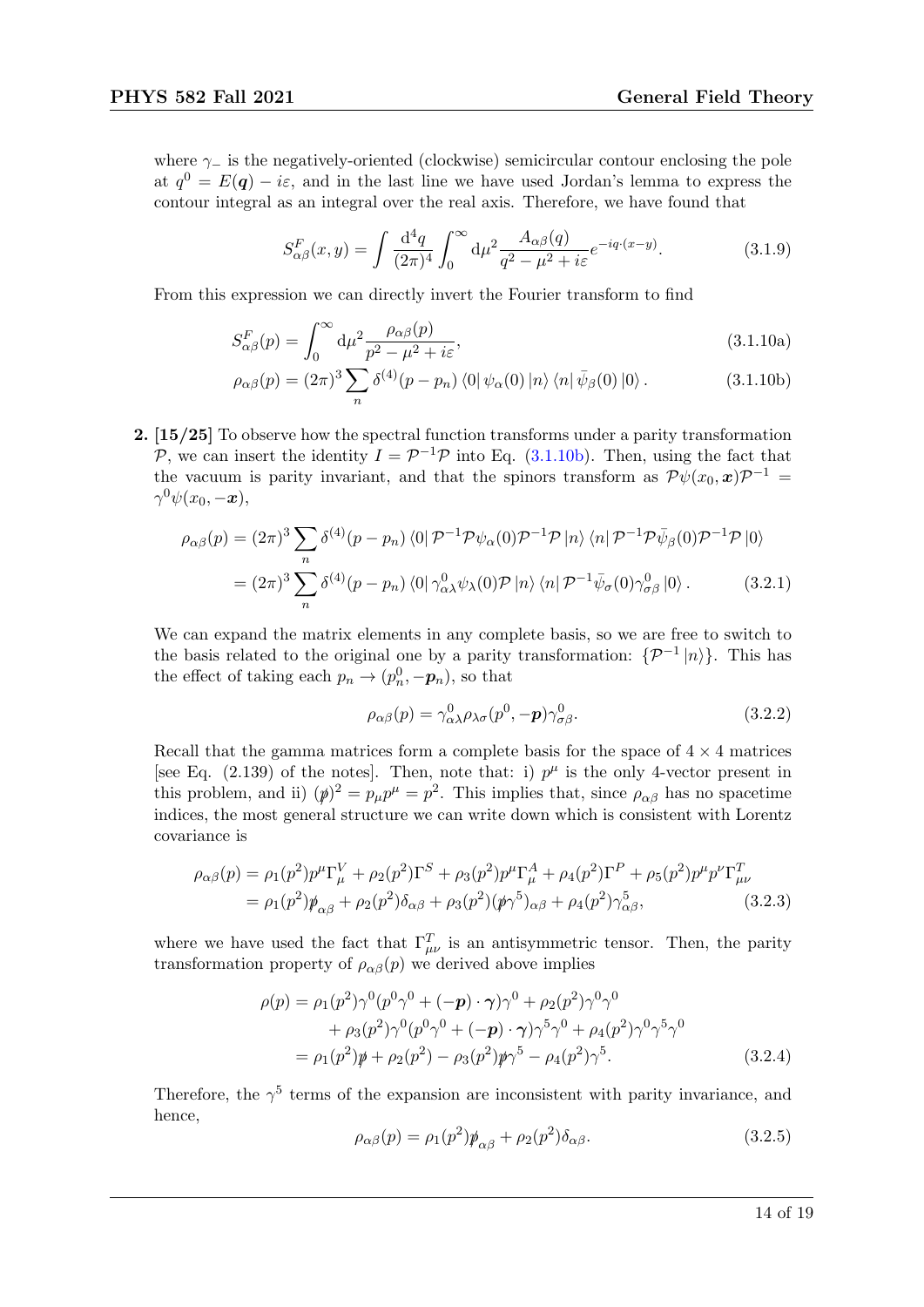In the free Dirac theory, we have the mode expansion

$$
\psi_{\alpha}(x) = \int \frac{\mathrm{d}^3 p}{(2\pi)^3} \frac{m}{p^0} \sum_{\sigma} \left[ b_{\sigma}(p) u_{\alpha}^{(\sigma)}(p) e^{-ip \cdot x} + d_{\sigma}^{\dagger}(p) v_{\alpha}^{(\sigma)}(p) e^{ip \cdot x} \right]. \tag{3.2.6}
$$

We can explicitly calculate the matrix elements:

$$
\langle 0 | \psi_{\alpha}(0) | n \rangle = \int \frac{d^3 \mathbf{p}}{(2\pi)^3} \frac{m}{p^0} \sum_{\sigma} \langle 0 | b_{\sigma}(\mathbf{p}) | n \rangle u_{\alpha}^{(\sigma)}(\mathbf{p})
$$
  
\n
$$
= \int \frac{d^3 \mathbf{p}}{(2\pi)^3} \frac{m}{p^0} \sum_{\sigma} \langle 0 | b_{\sigma}(\mathbf{p}) b_{s_n}^{\dagger}(\mathbf{p}_n) | 0 \rangle u_{\alpha}^{(\sigma)}(\mathbf{p})
$$
  
\n
$$
= u_{\alpha}^{(s_n)}(\mathbf{p}_n), \qquad (3.2.7a)
$$
  
\n
$$
\langle n | \bar{u}_{\sigma}(0) | 0 \rangle = \bar{u}_{\alpha}^{(s_n)}(\mathbf{p}_n) \qquad (3.2.7b)
$$

$$
\langle n|\bar{\psi}_{\beta}(0)|0\rangle = \bar{u}_{\beta}^{(s_n)}(p_n),\tag{3.2.7b}
$$

where  $s_n$  is the spin eigenvalue of the state  $|n\rangle$ . Therefore, the spectral function is

$$
\rho_{\alpha\beta}(p) = (2\pi)^3 \sum_{n} \delta^{(4)}(p - p_n) u_{\alpha}^{(s_n)}(p_n) \bar{u}_{\beta}^{(s_n)}(p_n)
$$
  
=  $(2\pi)^3 \sum_{s} \int \frac{d^3q}{(2\pi)^3} \frac{m}{q^0} \delta^{(4)}(p - q) u_{\alpha}^{(s)}(q) \bar{u}_{\beta}^{(s)}(q)$   
=  $(2\pi)^3 \int \frac{d^3q}{(2\pi)^3} \frac{m}{q^0} \delta(p^0 - q^0) \delta^{(3)}(p - q) \frac{(q + m)_{\alpha\beta}}{2m}$  (3.2.8)

where we have identified the spin sum as the projection operator  $\Lambda_{+}(q)$ , given in Eqs. (7.23) and (7.73) of the lecture notes. Then, observe that

$$
\delta(p^2 - m^2)\delta^{(3)}(\mathbf{p} - \mathbf{q}) = \delta(p_0^2 - [\mathbf{q}^2 + m^2])\delta^{(3)}(\mathbf{p} - \mathbf{q})
$$
  
= 
$$
\delta(p_0^2 - q_0^2)\delta^{(3)}(\mathbf{p} - \mathbf{q})
$$
  
= 
$$
\frac{1}{2q^0}\delta(p^0 - q^0)\delta^{(3)}(\mathbf{p} - \mathbf{q}),
$$
(3.2.9)

since the physical states have  $q^0 > 0$ . Therefore, we find the spectral function is

$$
\rho_{\alpha\beta}(p) = \delta(p^2 - m^2)(p \phi + m)_{\alpha\beta},
$$
  
\n
$$
\implies \rho_1(p^2) = \delta(p^2 - m^2), \qquad \rho_2(p^2) = m\delta(p^2 - m^2). \tag{3.2.10}
$$

We can check that this result yields the correct free Dirac propagator: By considering Eq. [\(3.1.6\)](#page-12-0), we see that the functions  $\rho_{1,2}(p^2)$  can be evaluated directly at  $p^2 = \mu^2$  in the calculation of the propagator—as in the derivation of the Lehmann representation of the scalar field propagator—so that

$$
S^{F}(p) = \int_0^{\infty} d\mu^2 \frac{(\not p + m)}{p^2 - \mu^2 + i\varepsilon} \delta(\mu^2 - m^2)
$$
  
= 
$$
\frac{\not p + m}{p^2 - m^2 + i\varepsilon},
$$
 (3.2.11)

which is exactly the familiar free Dirac propagator.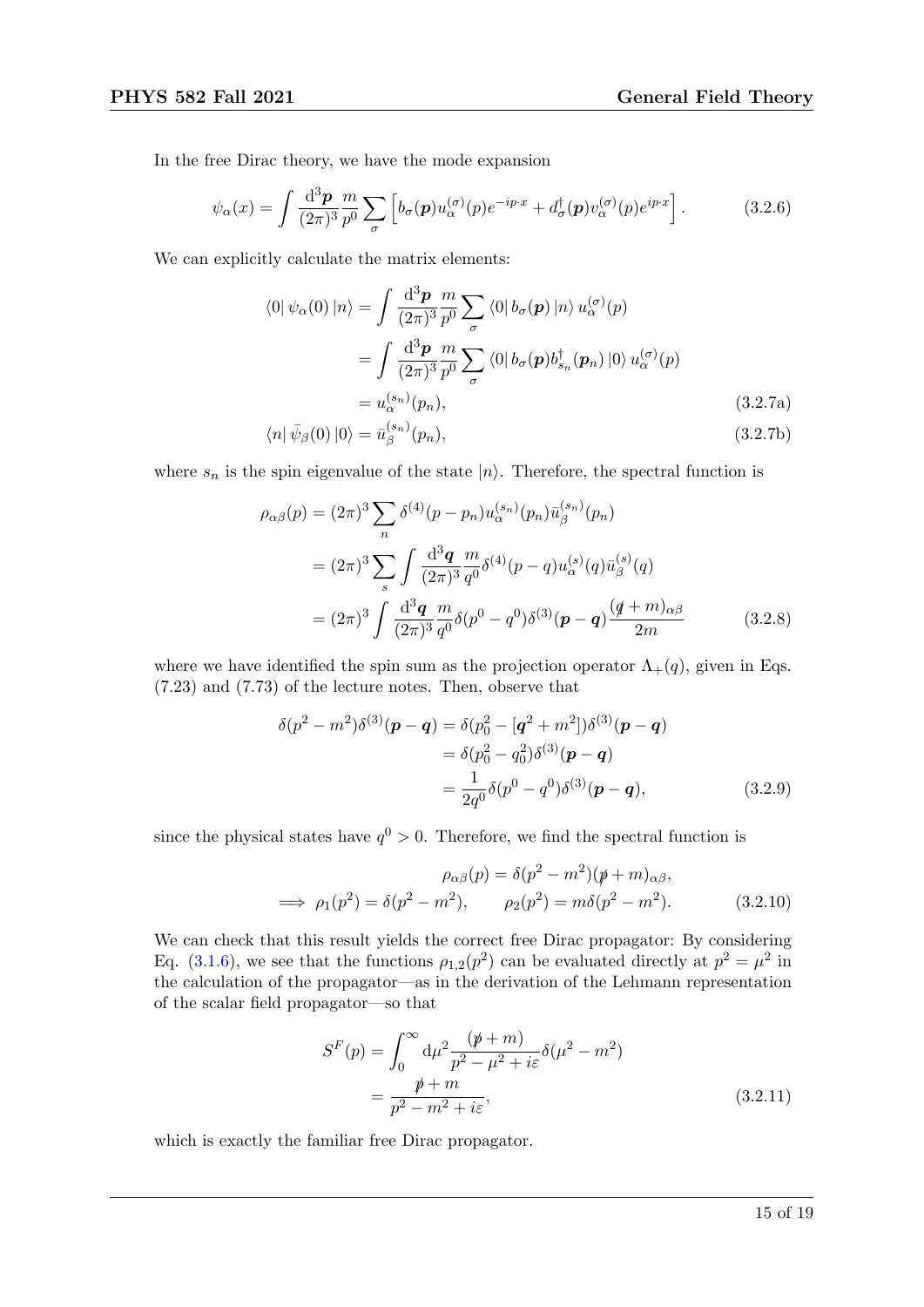### Question 4 (Wick's Theorem)

Consider a 3-component free scalar field  $\phi_a(x)$ , with  $a = 1, 2, 3$ , with the global  $O(3)$  invariance  $\phi_a \rightarrow O_{ab}\phi_b$ , where  $O_{ab}$  is an arbitrary rotation matrix.

- 1. [9/15] In a theory with  $O(3)$  invariance, the time-ordered vacuum expectation values of field operators should be invariant under a symmetry transformation. Consider the following correlation functions under an arbitrary global rotation:
	- (a) The 2-point function transforms as

$$
\langle 0|T\phi_a(x)\phi_a(x')|0\rangle \longrightarrow \langle 0|T O_{ab}\phi_b(x)O_{ac}\phi_c(x')|0\rangle
$$
  
\n
$$
= \langle 0|T\phi_b(x)O_{ab}O_{ac}\phi_c(x')|0\rangle
$$
  
\n
$$
= \langle 0|T\phi_b(x)(O^T)_{ba}O_{ac}\phi_c(x')|0\rangle
$$
  
\n
$$
= \langle 0|T\phi_b(x)\delta_{bc}\phi_c(x')|0\rangle
$$
  
\n
$$
= \langle 0|T\phi_a(x)\phi_a(x')|0\rangle, \qquad (4.1.1)
$$

where we have used the fact that  $O^T O = I$ . Therefore, the 2-point function is manifestly invariant under an arbitrary rotation, and so is non-zero.

(b) By the same argument, the 3-point function must transform as

$$
\langle 0|T\phi_a(x)\phi_b(x')\phi_b(x'')|0\rangle \longrightarrow O_{ac}\langle 0|T\phi_c(x)\phi_b(x')\phi_b(x'')|0\rangle, \qquad (4.1.2)
$$

since there is one free index. In order for this expression to be invariant under the action of an arbitrary rotation O, it must vanish.

(c) Since the 4-point function has no free indices, it must also be left invariant by the action of a rotation, just like the 2-point function:

$$
\langle 0|T\phi_a(x)\phi_b(x')\phi_b(x'')\phi_a(x''')|0\rangle \longrightarrow \langle 0|T\phi_a(x)\phi_b(x')\phi_b(x'')\phi_a(x''')|0\rangle. \quad (4.1.3)
$$

Therefore, it is non-zero.

2. [6/15] As established above, we have

$$
\langle 0|T\phi_a(x)\phi_b(x')\phi_b(x'')|0\rangle = 0.
$$
\n(4.2.1)

For the 4-point function, applying Wick's theorem yields

$$
\langle 0|T\phi_a(x)\phi_b(x')\phi_b(x'')\phi_a(x''')|0\rangle = \langle 0|T\phi_a(x)\phi_b(x')|0\rangle \langle 0|T\phi_b(x'')\phi_a(x''')|0\rangle + \langle 0|T\phi_a(x)\phi_b(x'')|0\rangle \langle 0|T\phi_b(x')\phi_a(x''')|0\rangle (4.2.2)+ \langle 0|T\phi_a(x)\phi_a(x''')|0\rangle \langle 0|T\phi_b(x')\phi_b(x'')|0\rangle.
$$

Then, since the fields are free, we must have

$$
\langle 0|T\phi_a(x)\phi_b(x')|0\rangle = \delta_{ab}\langle 0|T\phi_a(x)\phi_a(x')|0\rangle, \qquad (4.2.3)
$$

without summation over the repeated indices here. Therefore, writing out the sums explicitly,

$$
\langle 0|T\phi_a(x)\phi_b(x')\phi_b(x'')\phi_a(x''')|0\rangle = \sum_{a,b=1}^3 \delta_{ab} \Big[ \langle 0|T\phi_a(x)\phi_a(x')|0\rangle \langle 0|T\phi_a(x'')\phi_a(x''')|0\rangle + \langle 0|T\phi_a(x)\phi_a(x'')|0\rangle \langle 0|T\phi_a(x')\phi_a(x''')|0\rangle \Big] + \sum_{a,b=1}^3 \langle 0|T\phi_a(x)\phi_a(x''')|0\rangle \langle 0|T\phi_b(x')\phi_b(x'')|0\rangle.
$$
(4.2.4)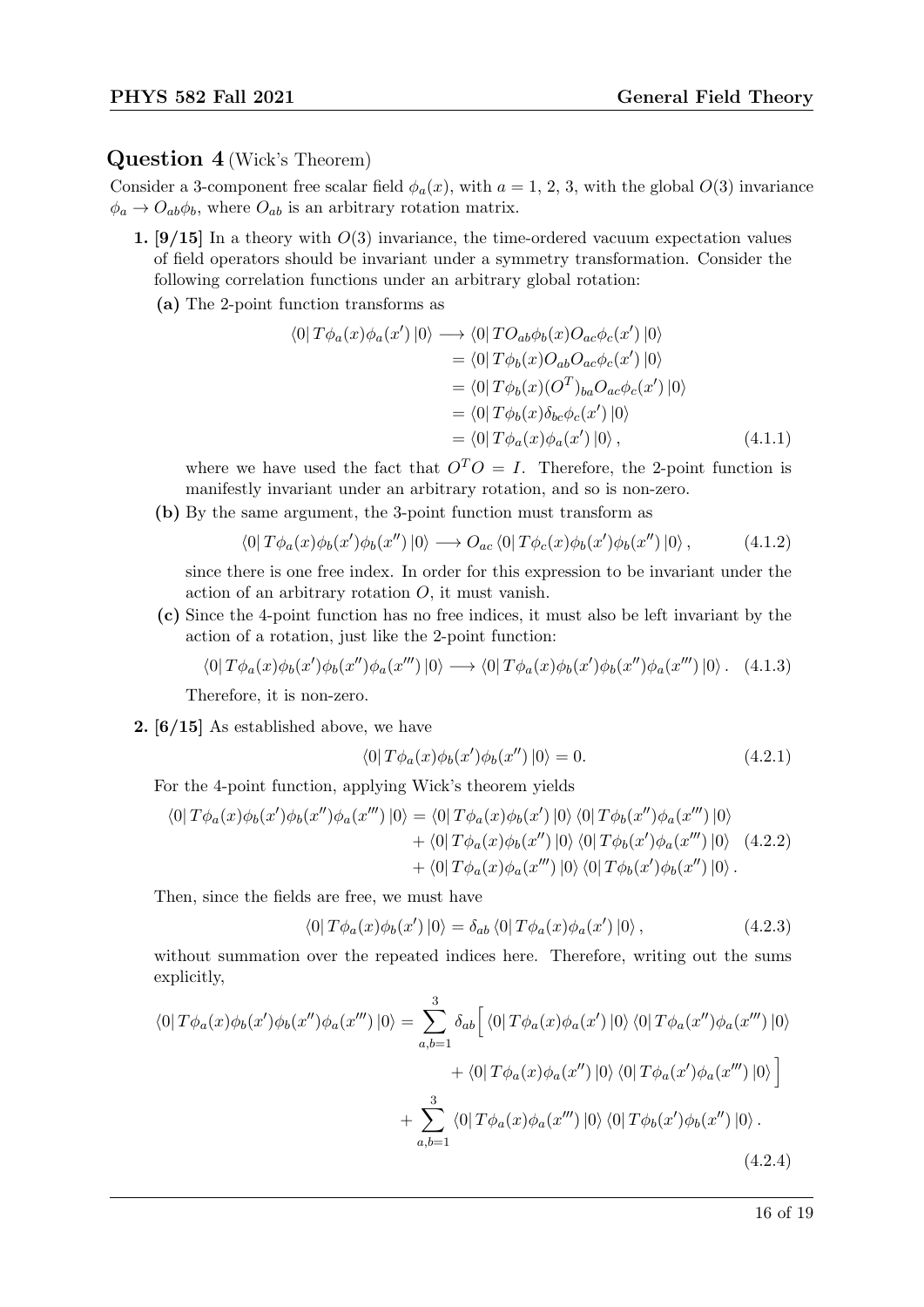Additionally, since the vacuum must transform as a singlet under the action of the symmetry group, the correlation function for each component  $\phi_a$  must be identical and equal to the propagator of a single free scalar field

$$
\langle 0|T\phi_a(x)\phi_a(x')|0\rangle = G^{(0)}(x-x'). \tag{4.2.5}
$$

Therefore, we can also write

$$
\langle 0|T\phi_a(x)\phi_b(x')\phi_b(x'')\phi_a(x''')|0\rangle = 3G^{(0)}(x-x')G^{(0)}(x''-x''')+3G^{(0)}(x-x'')G^{(0)}(x'-x''')+9G^{(0)}(x-x'')G^{(0)}(x'-x'').
$$
\n(4.2.6)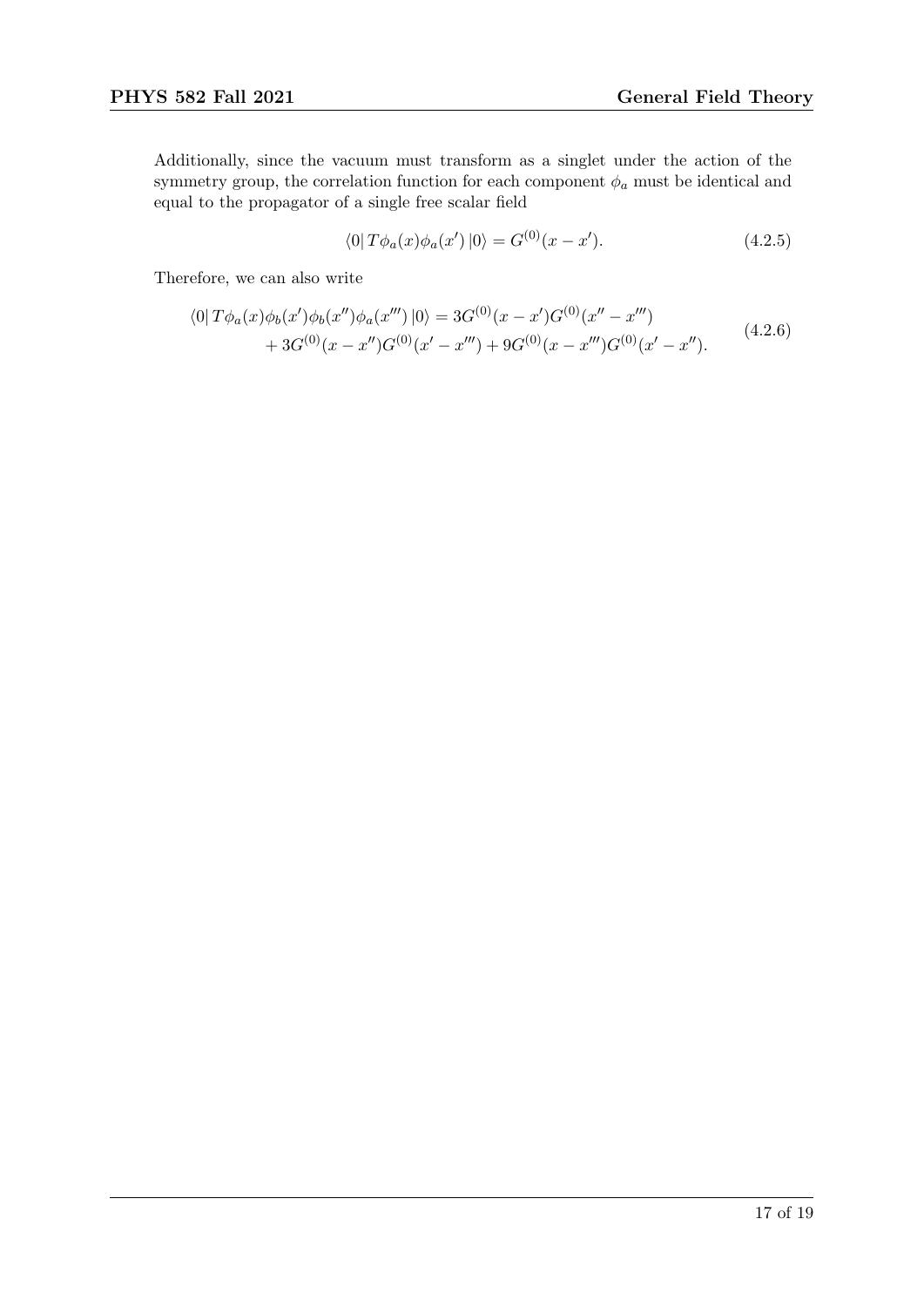## Question 5 (Reduction Formulas) [15 points]

Consider the pair production of  $\pi$  mesons by a photon

$$
\gamma \longrightarrow \pi^+ + \pi^-.
$$
\n<sup>(5.1)</sup>

This process is governed by a theory of a complex scalar field  $\phi(x)$  coupled to the electromagnetic field  $A_\mu(x)$ . The mode expansion for the scalar field is

$$
\phi(x) = \int \frac{\mathrm{d}^3 \mathbf{k}}{(2\pi)^3 2k_0} \left[ b(\mathbf{k}) e^{-ik \cdot x} + d^\dagger(\mathbf{k}) e^{ik \cdot x} \right],\tag{5.2}
$$

where  $b(\mathbf{k})$  is the operator which annihilates a  $\pi^+$  meson, while  $d(\mathbf{k})$  annihilates a  $\pi^-$  meson. Here, k is on-shell, so  $k^2 = m^2$ , where m is the mass of the  $\pi^{\pm}$  meson. If we work in the Coulomb gauge, then  $A_0(x) = 0$ , and the spatial components of the vector potential have the following mode expansion

$$
\mathbf{A}(x) = \int \frac{\mathrm{d}^3 \mathbf{k}}{(2\pi)^3 2k_0} \sum_{\lambda=1,2} \varepsilon_{\lambda}(k) \left[ a_{\lambda}(\mathbf{k}) e^{-ik \cdot x} + a_{\lambda}^{\dagger}(\mathbf{k}) e^{ik \cdot x} \right], \tag{5.3}
$$

where  $\varepsilon_{\lambda} \cdot \varepsilon_{\lambda'} = \delta_{\lambda \lambda'}$ . In this case, the on-shell condition reads  $k^2 = 0$ . We can then invert these mode expansions to obtain

$$
b(\mathbf{k}) = i \int d^3 \mathbf{x} e^{ik \cdot x} \overleftrightarrow{\partial}_0 \phi(x), \qquad (5.4a)
$$

$$
d(\mathbf{k}) = i \int d^3 \mathbf{x} e^{ik \cdot x} \overleftrightarrow{\partial}_0 \phi^\dagger(x), \tag{5.4b}
$$

$$
a_{\alpha}^{\dagger}(\mathbf{k}) = -i \int d^3 \mathbf{x} e^{-ik \cdot x} \overleftrightarrow{\partial}_{0} \varepsilon_{\alpha}(k) \cdot \mathbf{A}(x).
$$
 (5.4c)

Then, we can write the amplitude for meson pair production as

$$
\langle p_+, p_-; \text{out} | p_i, \alpha; \text{in} \rangle = \langle p_+, p_-; \text{out} | a_{\text{in}}^\dagger(\mathbf{p}_i, \alpha) | 0 \rangle
$$
  
=  $-i \int d^3 \mathbf{x} e^{-ip_i \cdot x} \overleftrightarrow{\partial}_{x_0} \langle p_+, p_-; \text{out} | \varepsilon_\alpha(p_i) \cdot \mathbf{A}_{\text{in}}(x) | 0 \rangle$   
=  $-i \lim_{x_0 \to -\infty} \frac{1}{Z_3^{1/2}} \int d^3 \mathbf{x} e^{-ip_i \cdot x} \overleftrightarrow{\partial}_{x_0} \langle p_+, p_-; \text{out} | \varepsilon_\alpha(p_i) \cdot \mathbf{A}(x) | 0 \rangle$ , (5.5)

where  $Z_3$  is the wavefunction renormalisation for the electromagnetic field. Then, using the fundamental theorem of calculus, we can re-write this as

$$
\langle p_+, p_-; \text{out} | p_i, \alpha; \text{in} \rangle = \langle p_+, p_-; \text{out} | a_{\text{out}}^\dagger(\boldsymbol{p}_i, \alpha) | 0 \rangle + \frac{i}{Z_3^{1/2}} \int d^4 x \, \partial_{x_0} \left[ e^{-ip_i \cdot x} \overleftrightarrow{\partial}_{x_0} \langle p_+, p_-; \text{out} | \boldsymbol{\varepsilon}_{\alpha}(p_i) \cdot \boldsymbol{A}(x) | 0 \rangle \right].
$$
 (5.6)

However, since there are no photons in the "out" state, the first (disconnected) term vanishes, since the creation operator annihilates the state to its left. Therefore,

$$
\langle p_+, p_-; \text{out} | p_i, \alpha; \text{in} \rangle = \frac{i}{Z_3^{1/2}} \int d^4x \left[ e^{-ip_i \cdot x} \partial_{x_0}^2 \langle \dots \rangle - (\partial_{x_0}^2 e^{-ip_i \cdot x}) \langle \dots \rangle \right]. \tag{5.7}
$$